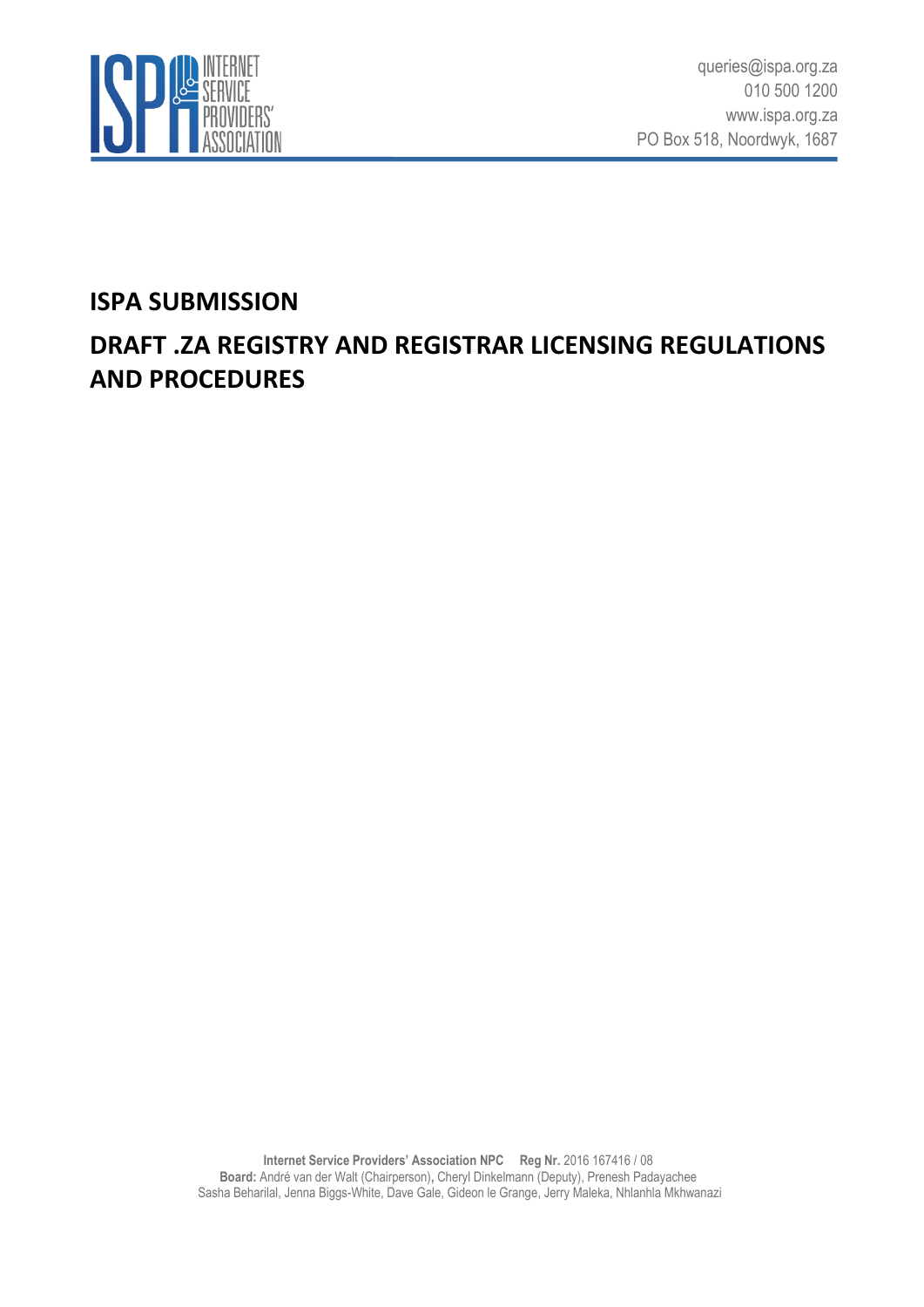

| <b>Contents</b>                                                                           |                |
|-------------------------------------------------------------------------------------------|----------------|
| <b>Executive Summary</b>                                                                  | 3              |
| ISPA's interest in the process                                                            | 3              |
| Statements of support for the ISPA submission                                             | 4              |
| <b>GENERAL SUBMISSIONS</b>                                                                | 5              |
| The lack of a regulatory impact assessment                                                | 5              |
| Legislative basis for the draft regulations                                               | 5              |
| The need for light touch regulation                                                       | $\overline{7}$ |
| Applicability of these regulations to all sub-domains                                     | 7              |
| Requirement for registrants to provide identity documents / identity document information | 9              |
| Absence of transitional provisions                                                        | 13             |
| Relationship between regulations and annexures/forms                                      | 14             |
| Fees                                                                                      | 14             |
| The nature of the framework being introduced - by licence or by agreement?                | 14             |
| <b>SPECIFIC SUBMISSIONS</b>                                                               | 15             |
| <b>Regulation 1: Definitions</b>                                                          | 15             |
| Regulation 4: Functions and responsibilities of Registries                                | 16             |
| Regulation 5: Functions and responsibilities of Registrars                                | 16             |
| Regulation 6: General terms and conditions                                                | 17             |
| Regulation 7: Specific terms and conditions for Registries                                | 18             |
| Regulation 8: Specific terms and conditions for Registrars                                | 19             |
| <b>Regulation 9: Monitoring</b>                                                           | 19             |
| Regulation 10: Investigation                                                              | 20             |
| Regulation 11: Revocation of Licence                                                      | 21             |
| Regulation 12: Liability of Authority                                                     | 22             |
| Annexure A: Registry Accreditation and Licensing Application Form                         | 22             |
| Annexure B: Registrar Licensing Application Form                                          | 23             |
| Annexure C: Complaint Form                                                                | 24             |
|                                                                                           |                |

6 June 2022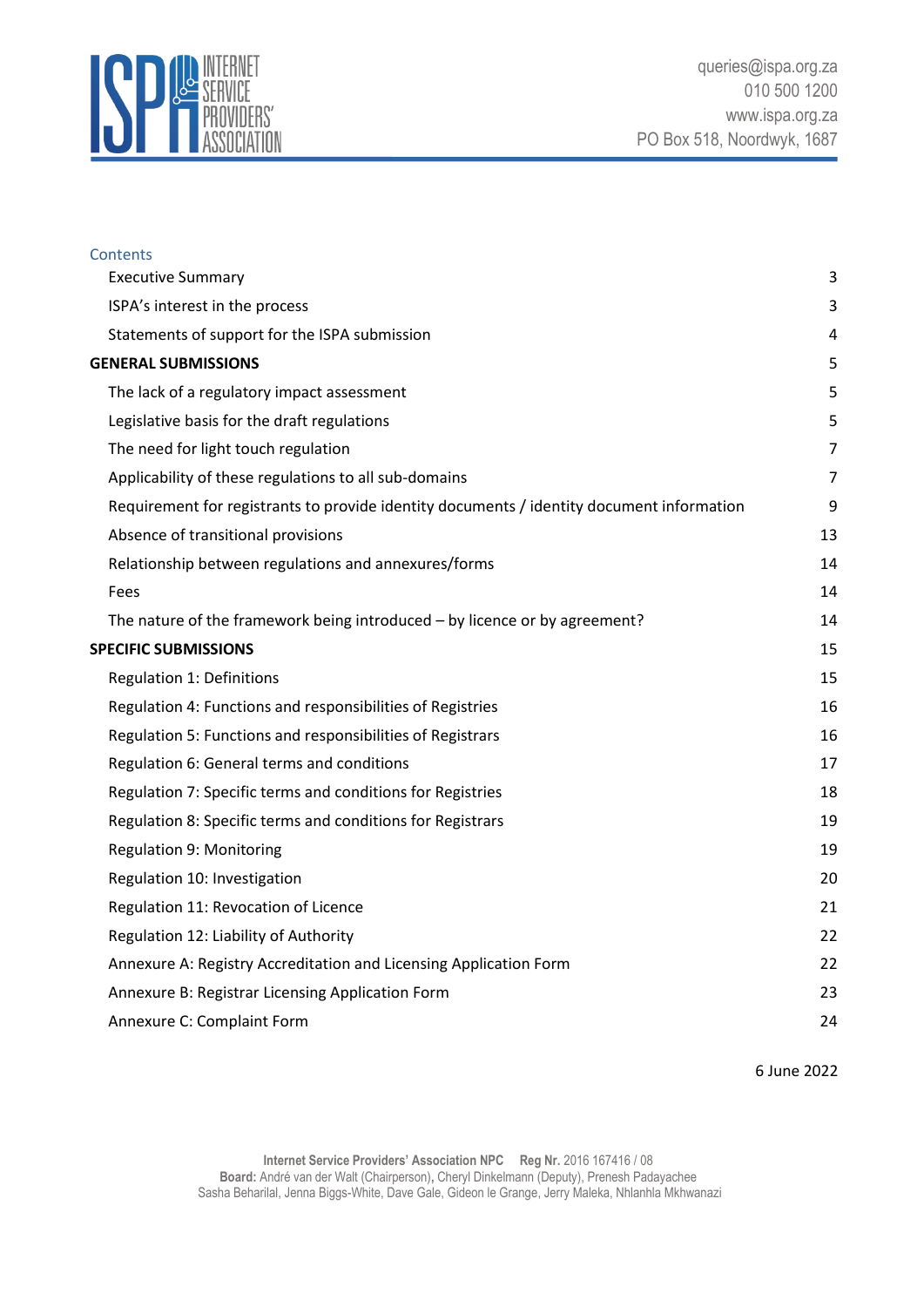

#### **ZADNA**

#### **Attention: Advocate Lerato Seema**

Per e-mail[: rrlsubmissions@zadna.org.za](mailto:rrlsubmissions@zadna.org.za)

#### Dear Advocate Seema

#### **Draft .ZA Registry and Registrar Licensing Regulations and Procedures**

- 1. ISPA refers to the Draft .ZA Registry and Registrar Licensing Regulations and Procedures published by ZADNA for comment ("**the draft regulations**") and sets out below its submissions.
- 2. Should ZADNA choose to conduct public hearings or any further process, ISPA gives notice of its intention to participate.

#### <span id="page-2-0"></span>**Executive Summary**

- 3. The draft regulations as proposed would have a deleterious effect on the .ZA namespace. Domain names are particularly subject to marketing and trust issues. This is the main differentiator between the various TLDs and ccTLDs available out there. Goodwill is an essential factor in the use and adoption of the .ZA brand. A heavy handed, top-down approach as indicated by the draft regulations would lead to brand owners shifting their focus to other more stable, less cumbersome, cheaper and more welcoming TLDs.
- 4. The lack of a regulatory impact assessment to inform the development of the draft regulations and the failure to provide interested parties with an explanatory document setting out ZADNA's reasoning is both an impediment to understanding and a material procedural flaw. This is at the root of the problems with the draft regulations as set out in the submissions below.
- 5. ISPA's firm view is that the draft regulations as they are proposed need serious reworking based on a comprehensive understanding of the domain name ecosystem if they are to contribute to the continued success of the .ZA namespace.

#### <span id="page-2-1"></span>**ISPA's interest in the process**

- 6. A considerable number of ISPA members provide registrar and registry services. The vast majority of these are SMEs.
- 7. ISPA has an active domain name working group as the focal structure for these members. The membership of this working group represents an exceptional collection of expertise and experience across all aspects of the domain name ecosystem.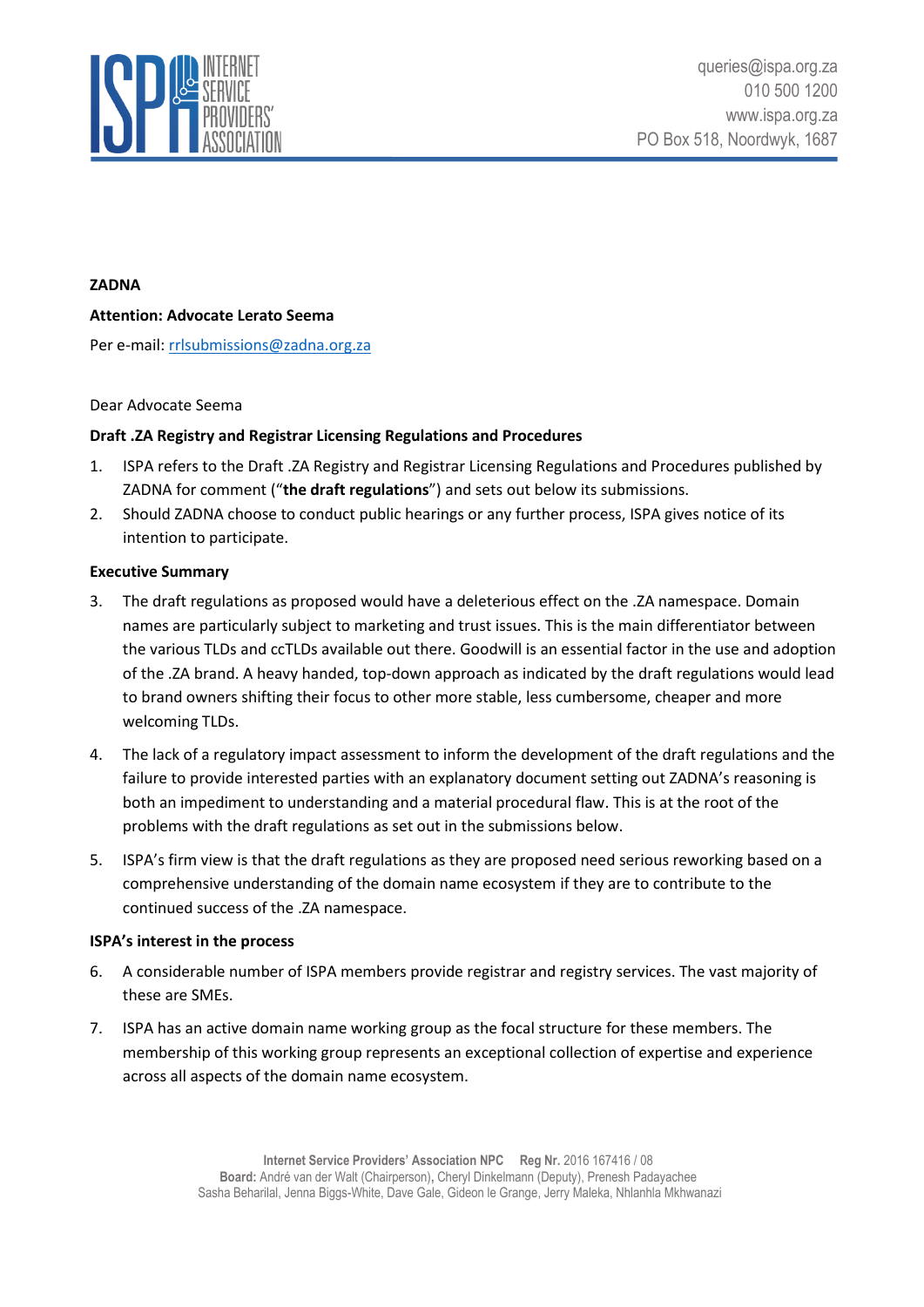

- 8. ISPA through the working group has an active and constructive relationship with ZADNA, which it greatly values.
- 9. ISPA has received considerable input from its members in response to the publication of the draft regulations. The domain name working group held a number of extraordinary meetings to discuss the draft regulations and inform this document.
- 10. Given the content of the draft regulations, ISPA and its members have a clear and direct interest in this process.

## <span id="page-3-0"></span>**Statements of support for the ISPA submission**

- 11. Support for ISPA's submission has been indicated from e-Schools' Network. NOM.ZA and TENET.
	- 11.1. NOM.ZA:

*"I'm quite happy with ISPA taking the lead on this and would certainly add my thoughts (based on the community we serve) to the submission. In general, it seems ZADNA forgets that .nom.za is a 100% free registry that is run on the good-will of multiple players when drafting policy; especially surrounding the financial obligations, which we clearly cannot meet."*

11.2. e-Schools' Network:

*"We are happy to support ISPA's submission."*

11.3. TENET:

*"TENET wishes to record that we endorse the separate submission of the Internet Service Providers Association (ISPA) which covers more general issues that are of concern to the domain name industry as a whole."*

11.4. SITA:

*"Our concern is that the proposed policy is unclear on how closed, moderated domains are to be handled and only considers the commercial domains. The policy seems amenable to those operating models but in our opinion should not be applied to gov.za or mil.za as these are strictly restricted domains. The policy is unsupportable by us in its current form as a result of these uncertainties."*

\_\_\_\_\_\_\_\_\_\_\_\_\_\_\_\_\_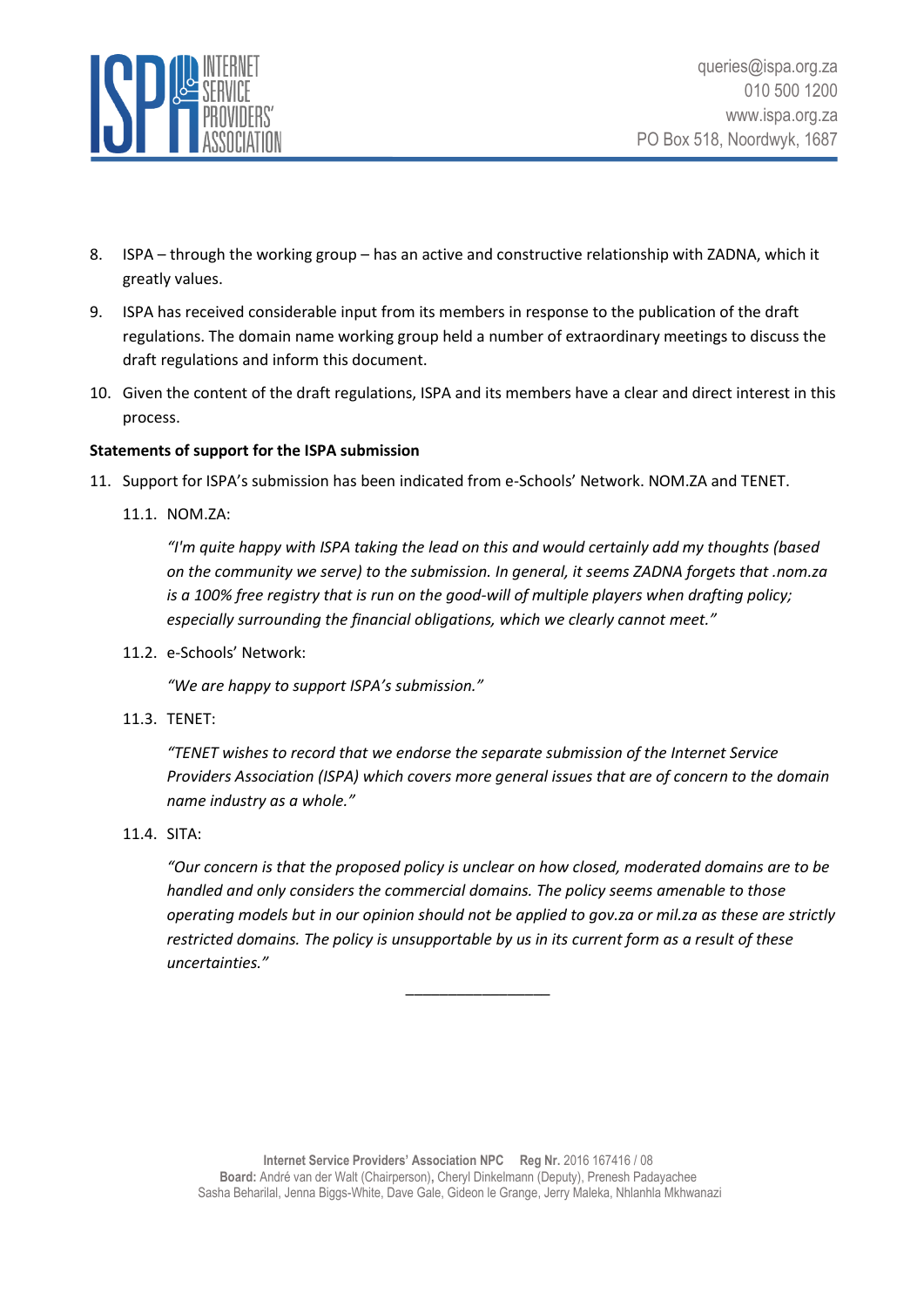

#### <span id="page-4-0"></span>**GENERAL SUBMISSIONS**

12. This section of the document sets out some of ISPA's overriding concerns regarding the draft regulations.

## <span id="page-4-1"></span>**The lack of a regulatory impact assessment**

- 13. ISPA views the failure of ZADNA to undertake a regulatory impact assessment as a material procedural flaw.
- 14. The failure of ZADNA to provide a reasons document or explanatory memorandum summarising the outcomes of the regulatory impact assessment – to accompany the draft regulations is a material procedural flaw which prevents those responding to the draft regulations from evaluating the evidence collected by ZADNA and the conclusions drawn which inform the content of the draft regulations.
- 15. For clarity: the FAQ document published by ZADNA on 1 June 2022 is not a reasons document or a statement of the evidence considered by ZADNA in the drafting process.
- 16. ISPA acknowledges the public engagements held by ZADNA, but these cannot be substitutes for a reasoned written statement of the motivations and considerations at play in the drafting of the draft regulations.
- 17. The failure to provide a reasoned foundation for the draft regulations at the commencement of this process indicates that ZADNA is unaware of the potentially disastrous consequences of implementing the draft regulations in their current form.
- 18. ISPA's submission should be understood in this context.

## <span id="page-4-2"></span>**Legislative basis for the draft regulations**

- 19. Section 65(1) of the ECT Act states that ZADNA must license and regulate registries and must license and regulate registrars for the respective registries. Section 68(a) provides that ZADNA may make regulations regarding, inter alia, the requirements which registries and registrars must meet in order to be licensed, including objective standards relating to operational accuracy, stability, robustness and efficiency.
- 20. The fundamental difficulty which ZADNA faces in formulating the contemplated regulations is that the ECT Act was drafted twenty years ago. The domain name ecosystem in South Africa and internationally in 2022 is vastly different from that facing the drafters of the ECT Act. For example:
	- 20.1. In 2002 consumers could choose only between .com and .co.za, obtainable through a limited number of providers. The ecosystem is now highly competitive, both in terms of the variety of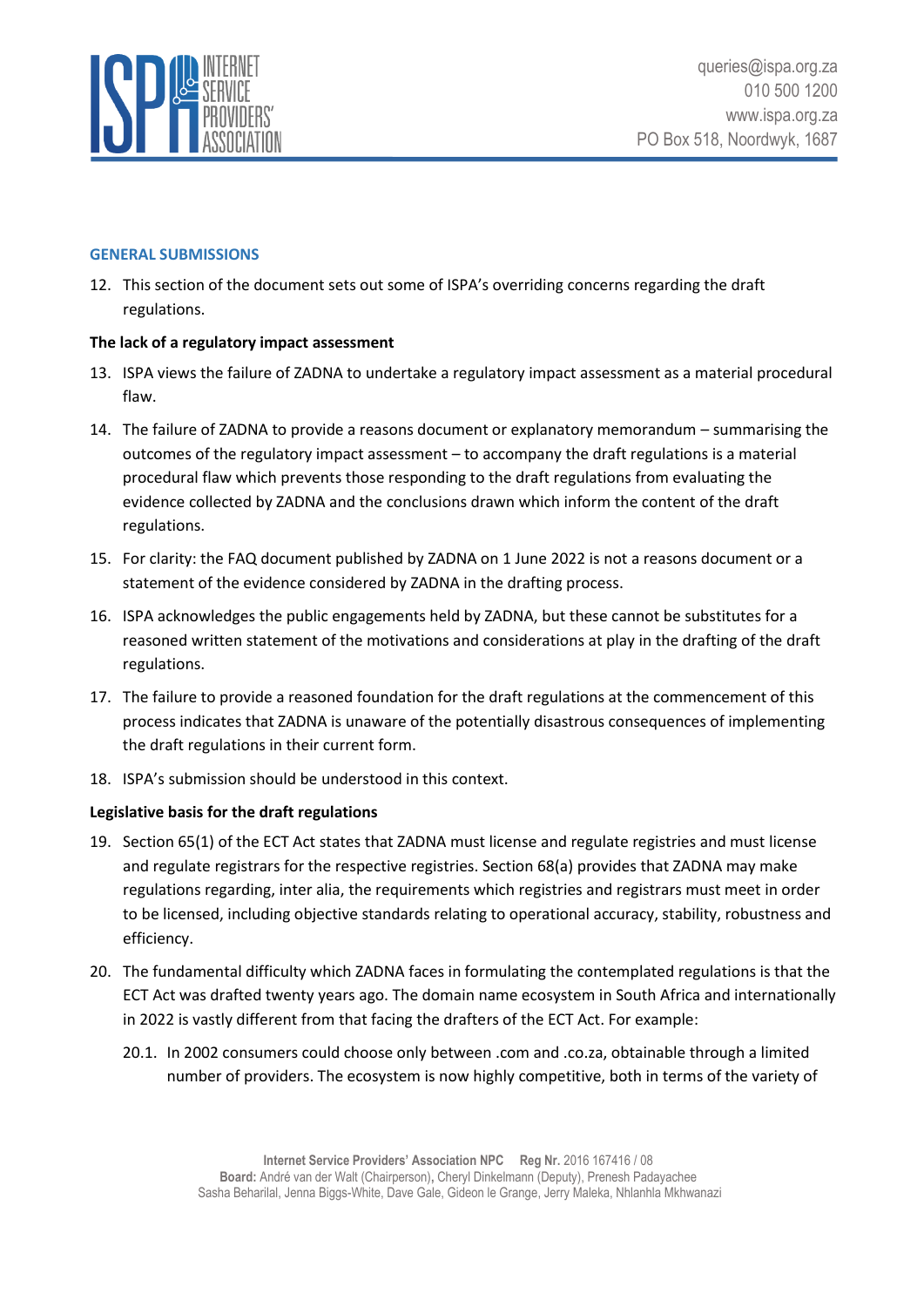

domain names available and the number of local and international entities active in providing domain name services in South Africa.

- 20.2. .ZA domains compete with hundreds of other domains to attract registrants. In this environment, any additional burden on potential registrants will discourage use of the .za SLD and encourage registrants and registrars to choose domains with less burdensome registration requirements.
- 21. Current national policy on the .ZA namespace is set out in the 2016 National ICT White Paper. The White Paper:
	- 21.1. Recognises the degree to which the .ZA namespace had evolved between 2002 and 2016:

*South Africa has a vibrant Internet management regime consisting of a secure and stable .ZA domain namespace with a little more than one million registered names. There is also a steadily growing Internet service provider (ISP) community in South Africa. For example, of the 429 ISPs accredited to register .ZA domain names (as of 2 February 2016), 84 per cent (359 ISPs) are South African. The allocation of IP addresses is normally the business of ISPs, and the healthy state of the local ISP community indicates that there is ready access to IP addressing.*

*There is no restriction requiring local ISPs to only sell .ZA domain names services. In fact, most local ISPs also sell domain name registration of other (non-South African) namespaces. Likewise, there are a number of leading international ISPs that are actively selling .ZA domain name registration services, and are able to provide such services to South Africans.<sup>1</sup>*

- 21.2. Emphasises the need to grow . ZA as the unique South African online identity and to reduce the cost of South African domain names.
- 22. ZADNA has not disclosed any specific motivation for developing the draft regulations now, two decades after the ECT Act came into force.
- 23. What is clear is that there is no urgency attached to the development of regulations. The existing framework – borne out of pragmatism – has undoubtedly served the local domain name ecosystem well. Section 68 is not prescriptive: ZADNA has a choice as to whether to issue regulations.
- 24. ISPA has taken note of recent announcements regarding the review of the White Paper and the preparation of a bill to reform legislation governing the sector.
- 25. ISPA submits that the development of regulations of this nature should only take place within a policy context which considers current reality and future developments, and which is reflected in an amended ECT Act.

<sup>&</sup>lt;sup>1</sup> ICT White Paper, para. 8.12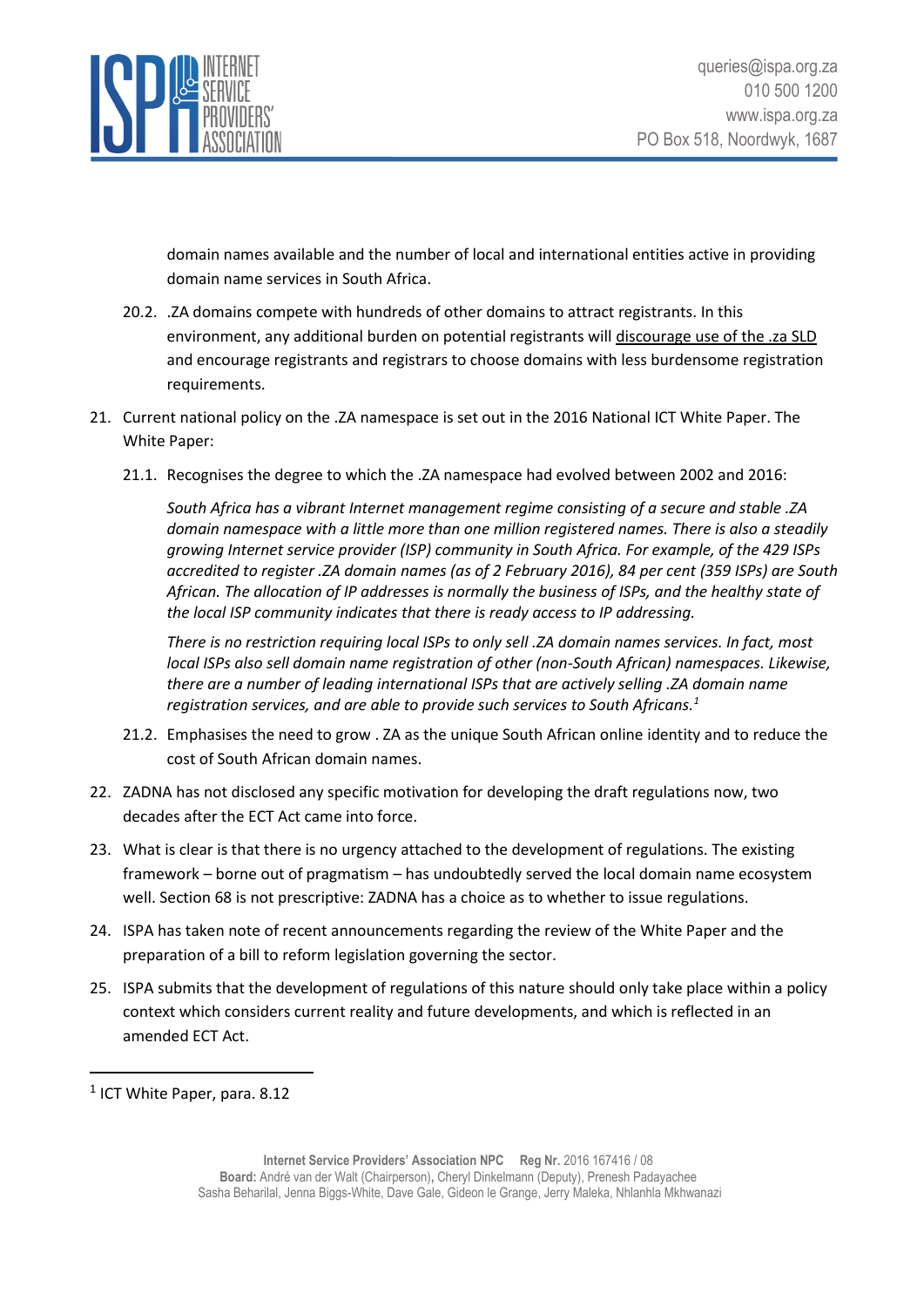

## <span id="page-6-0"></span>**The need for light touch regulation**

- 26. The departure point for the development of a regulatory framework should be light touch regulation, informed by a regulatory impact assessment which specifically considers the regulatory burden on registrars and registries.
- 27. The President in his 2022 State of the Nation Address made it clear that reducing the regulatory burden for SMEs is a government priority:

*"This year, we are undertaking far-reaching measures to unleash the potential of small businesses, micro businesses and informal businesses.* 

*These are the businesses that create the most jobs and provide the most opportunities for poor people to earn a living.*

*….*

*There are too many regulations in this country that are unduly complicated, costly and difficult to comply with. This prevents companies from growing and creating jobs."*

- 28. Increasing the regulatory burden increases the cost of providing registry and registrar services, leading to pressure on providers to increase prices or reduce margins. In a competitive ecosystem this disincentivises new entry. Stated differently: increased regulatory obligations are a barrier to entry.
- 29. There is no evidence that ZADNA has considered these matters in developing the draft regulations.
- 30. In formulating regulations ZADNA should:
	- 30.1. Expressly consider the manner in which it can reduce the regulatory compliance burden for SME licensees.
	- 30.2. Carefully consider any regulatory compliance obligation placed on licensees with specific reference to the relationship between the purpose of the obligation, the cost of compliance and the implications for the cost of .ZA names.

#### <span id="page-6-1"></span>**Applicability of these regulations to all sub-domains**

- 31. The draft regulations seem to have been drafted with only one registry/registrar model and only the current operational processes for the open second-level domains in mind.
- 32. [ZADNA itself distinguishes](https://www.zadna.org.za/publications/policies-and-legislations/) between moderated and unmoderated domains. Unmoderated domains are domains which are open to general registration (such as .co.za and .web.za), while moderated domains have specific eligibility requirements (such as .gov.za and .ac.za). While a registry/registrar model is in place for the majority of the unmoderated domains, most of the moderated domains do not have a registry/registrar model. Instead, the entity to which the administration of the second-level domain has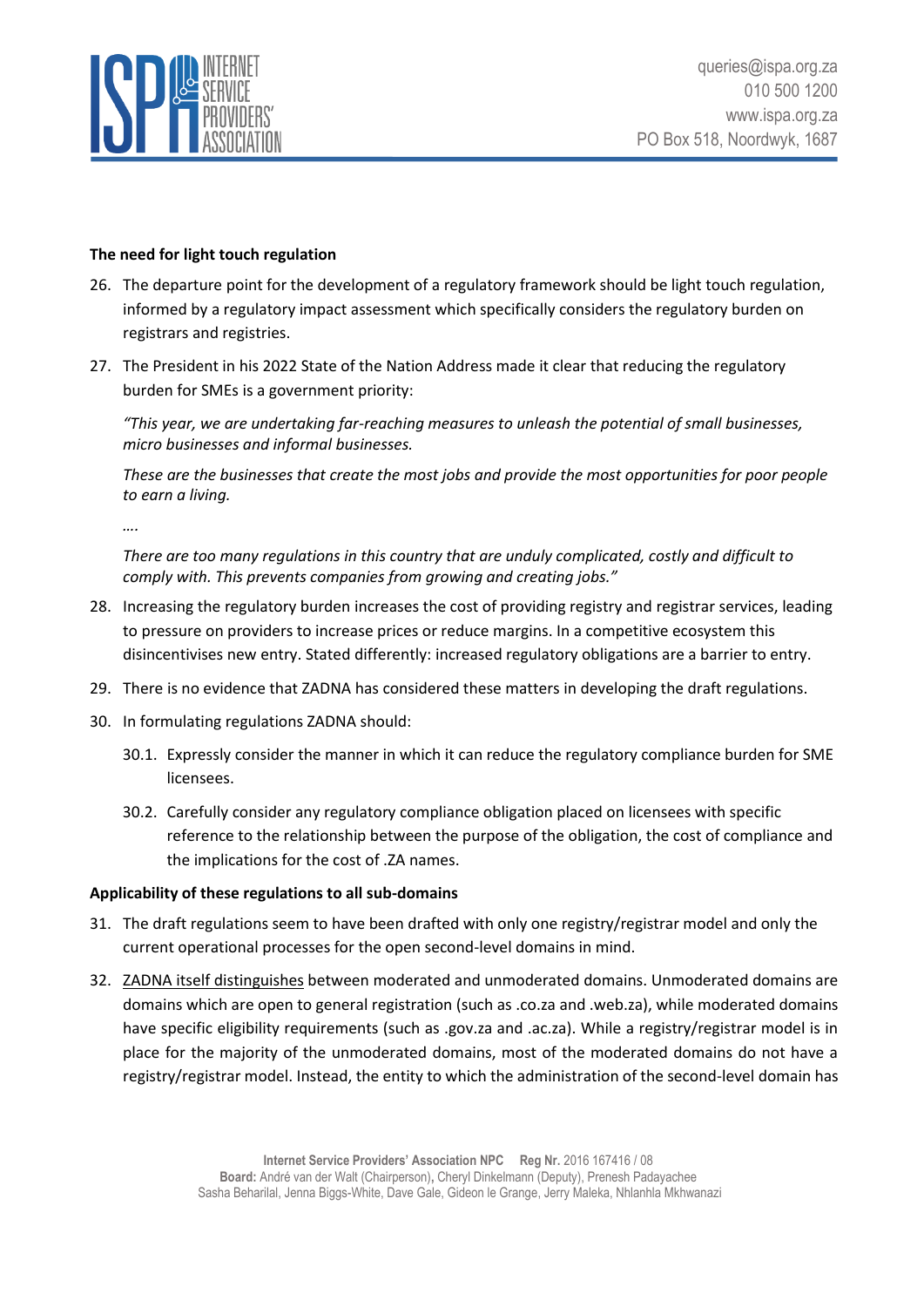

been delegated handles registrations and maintains the zone file for that second-level domain (i.e. '*vertical integration'*). The proposed licensing model set out in these regulations falls apart when applied to such situations.

- 33. It also cannot be assumed that a registry/registrar model applies to all unmoderated domains, since .nom.za is a clear example of an unmoderated domain where this is not the case.
- 34. Here is a partial list of inherent problems caused by ZADNA's drafting approach:
	- 34.1. The draft regulations assume that there are separate registries and registrars in place for all second-level domains and that there exists a contractual relationship between a registry and its registrars as well as one between those registrars and registrants. This is not the case for many second-level domains.
	- 34.2. The draft regulations assume that assigned SLD administrators have the ability to compel registrants to provide identifying information or to update their recorded details retrospectively. Such requirements do not exist in the ZADNA-approved Charters for many second-level domains.
	- 34.3. The draft regulations assume that all second-level domains have a renewal process and that there are specific renewal dates for all domain registrations. This is not the case.
	- 34.4. The draft regulations assume that all domain registrations are paid for. This is not true for almost all moderated domains under .ZA. It is not even true for all unmoderated domains.
	- 34.5. The draft regulations seem to imply that a licensed registrar must register domains in all secondlevel domains upon request by a registrant. This is not possible. A registrar can only register domains where that registrar has a relationship with the registry operator for a subdomain. In some cases, a registry also requires accreditation of registrars in respect of specific SLDs.
	- 34.6. The draft regulations assume that the registry data held by unmoderated domain administrators is the same as the registry data held for moderated domains. This is not the case.
	- 34.7. The draft regulations fail entirely to address closed second-level domains, such as .alt.za, which no longer accept new registrations.
	- 34.8. The draft regulations assume that the alternative dispute resolution process applies to all .ZA subdomains. It does not. The Minister has only approved the ADR process for a limited number of second-level domains.
	- 34.9. The draft regulations use "non-commercial" in reference to registries and registrars, but this term is not defined and does not seem to have a clear relationship to unmoderated and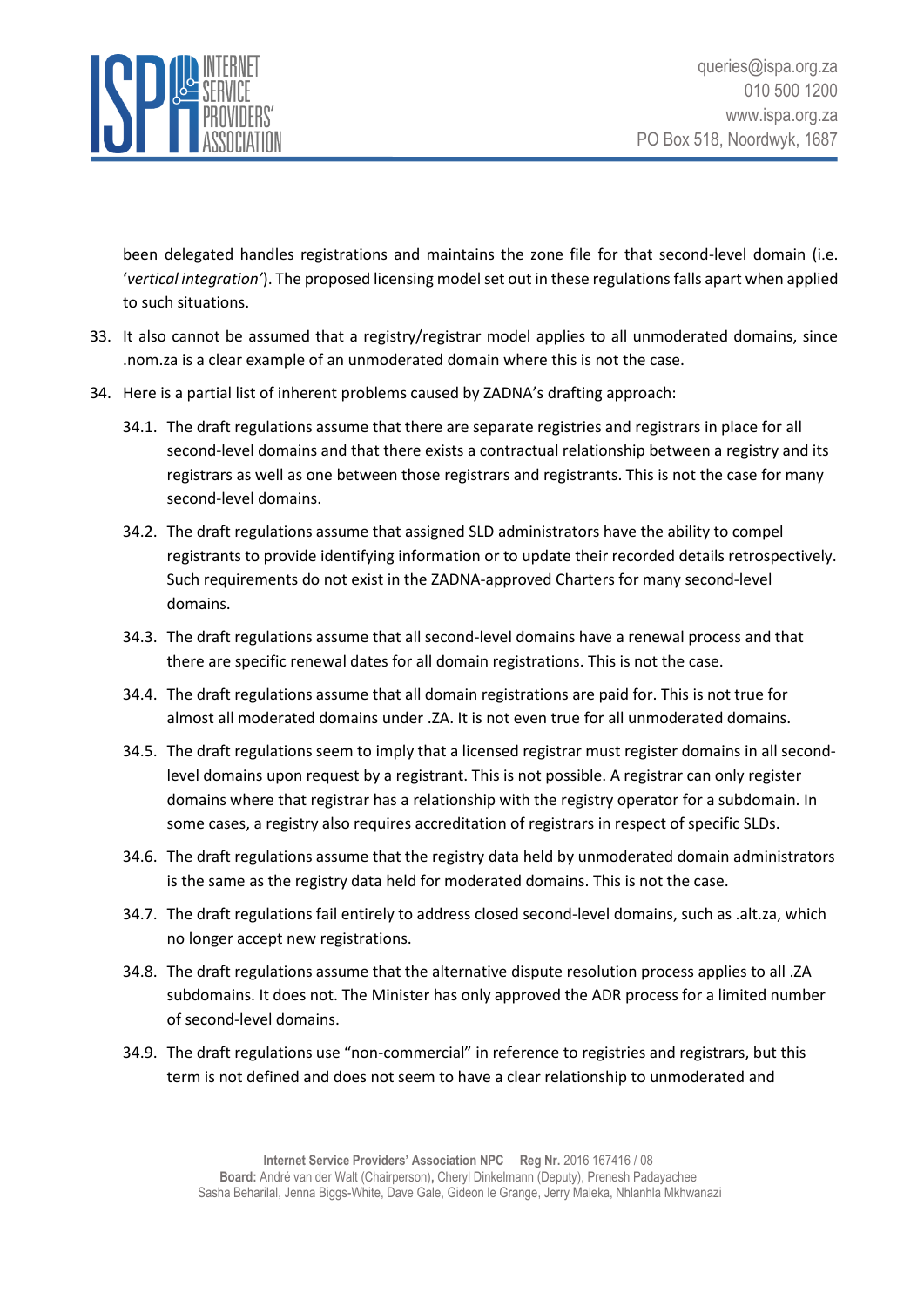

moderated domains. To ISPA's knowledge, none of the current second-level domains are administered by a for-profit entity. All of them are administered by non-profit or parastatal organisations of some form.

35. ISPA believes that these issues are of themselves significant enough for ZADNA to either significantly review the draft regulations so as to clearly address the different models in place for different secondlevel domains, or alternatively, limit the applicability of these draft regulations only to those second-level domains for which they make sense.

## <span id="page-8-0"></span>**Requirement for registrants to provide identity documents / identity document information**

- 36. It cannot be overemphasised that any attempt by ZADNA to introduce a new requirement for registrants to provide "identity document details" in order to register a domain or to renew a domain has potentially catastrophic consequences for the future of the .ZA namespace.
- 37. Critically the term "identification document details" has not been defined and there is no explanatory document providing answers to the questions raised by ISPA members.
	- 37.1. Am I required to collect an identity document/passport number? If so, am I required to verify this document and store a copy?
	- 37.2. Am I required to collect an identity number/passport number? If so, am I required to verify that this number is valid / is valid for the registrant?
	- 37.3. If verification is required what verification procedures are acceptable?
	- 37.4. Can the development costs and the costs of storage and/or verification be recovered? Is this a deduction from any proposed licence fee?
	- 37.5. Is the sharing of this personal information allowed under POPIA?
- 38. ISPA and its members have a wealth of experience in the implementation of the know-your-customer (KYC) provisions set out in the Regulation of Interception of Communications and Provision of Communication-related Information Act 70 of 2002 ("**RICA**"). ZADNA is requested to note the dramatic fall in the number of MSISDNs registered on local mobile networks following the introduction of the RICA KYC requirements, including the requirement that KYC be undertaken for existing subscribers.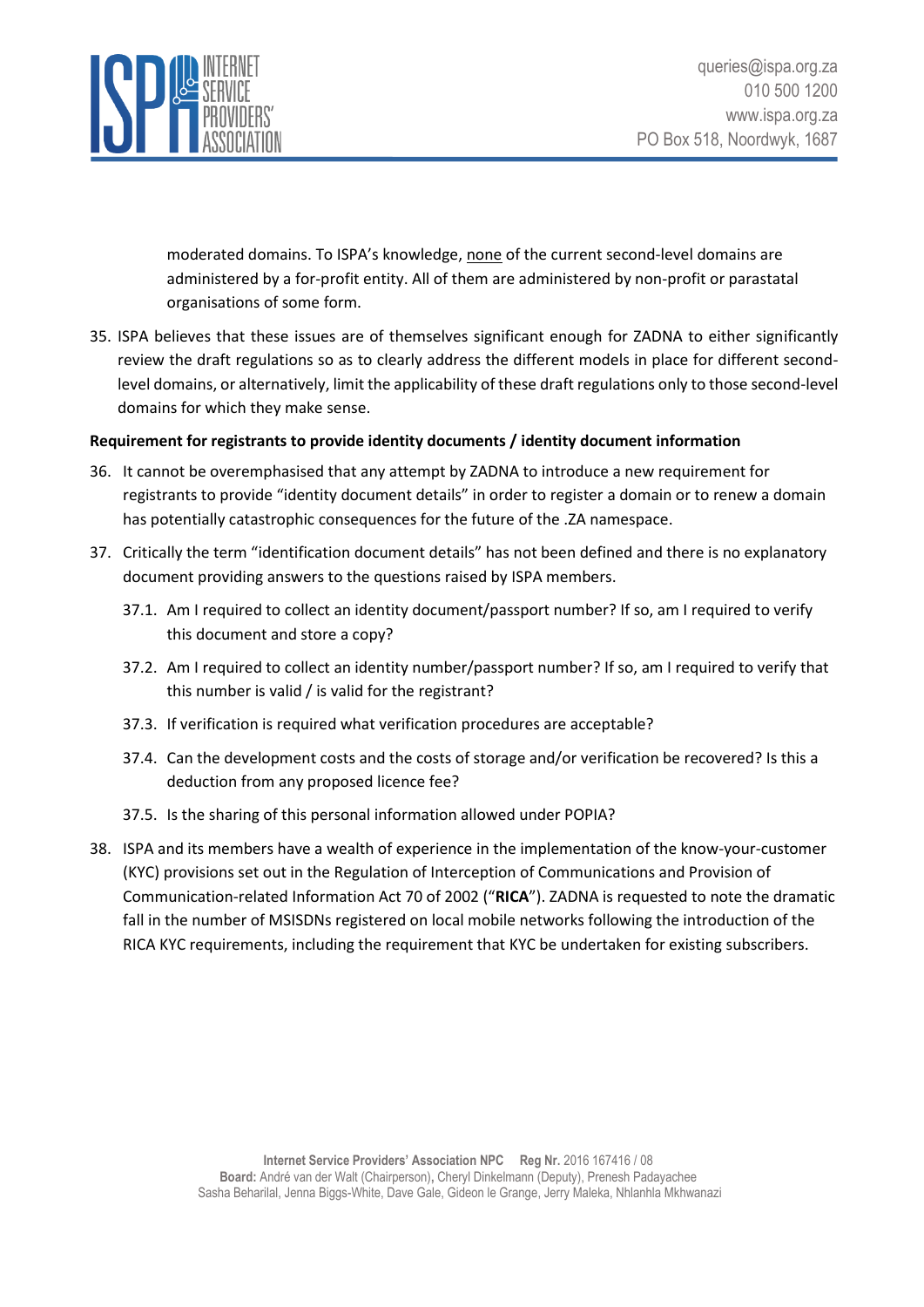

#### Impact on the namespace

- 39. While there are some examples of domains which require registrants to provide some form of proof of identity<sup>2</sup>, it is clear that such a requirement is a strong indicator of a failed domain, being one which is stagnant and exhibits no growth in the number of registrations.
- 40. ISPA is unable to assess any comparative studies undertaken by ZADNA to inform its position. ISPA submits that the introduction of such a measure is in conflict with the Authority's obligation to comply with international best practice in the administration of the .ZA domain name space, as set out in section 65(1)(d) of the ECT Act.
- 41. Domain registrants have choice. No .co.za registrant is obliged to register their domain under .co.za. They can choose to make use of one of hundreds of other alternatives. Indeed, ZADNA itself has, throughout its existence, invested significant resources in projects designed to encourage registrants to use .ZA domains instead of alternatives. It has done this because such marketing is critical to ensure that .ZA continues to grow. For .ZA to continue to thrive, it is essential that such marketing initiatives continue.
- 42. Perhaps more importantly, registrars also have a choice. Domain registrars do not only offer .co.za domains to their customers, but present .ZA domains as one of many possible options. Nothing obliges any existing registrar to continue offering .ZA domain registrations if it stops being in their best interest to do so. If ZADNA, through unwieldy regulation, places requirements on registrars that are more onerous than the requirements for other domains, then those registrars will either stop offering .ZA domains to their customers or give preferential treatment to competing domains with less problematic registration requirements. It must be emphasised that while ZADNA needs registrars in order to sell .ZA domains, those registrars do not need ZADNA in order to sell other domains to their customers.
- 43. When given the choice between providing identification documents or "identity document information" to register a .ZA domain, or registering a domain which has no such requirements, an overwhelming number of new registrants will choose the easiest option for them. New registrations for .ZA domains will immediately plummet.
- 44. As noted above, it is not clear from the draft regulations whether registrars will be expected to verify the information provided by registrants (i.e. cross-referencing it with a supplied identity document). If this was a requirement it would be wholly impractical and would create unsustainable additional costs and delays in registering domain names.
- 45. Alternatively, if verification is not required, this begs the question: how much can we then rely on the

<sup>&</sup>lt;sup>2</sup> ISPA has identified that the .ru (Russia) and .cn (China) ccTLDs require this and it may be required by a few specialised gTLDS (where the requirement is akin to a form of moderation).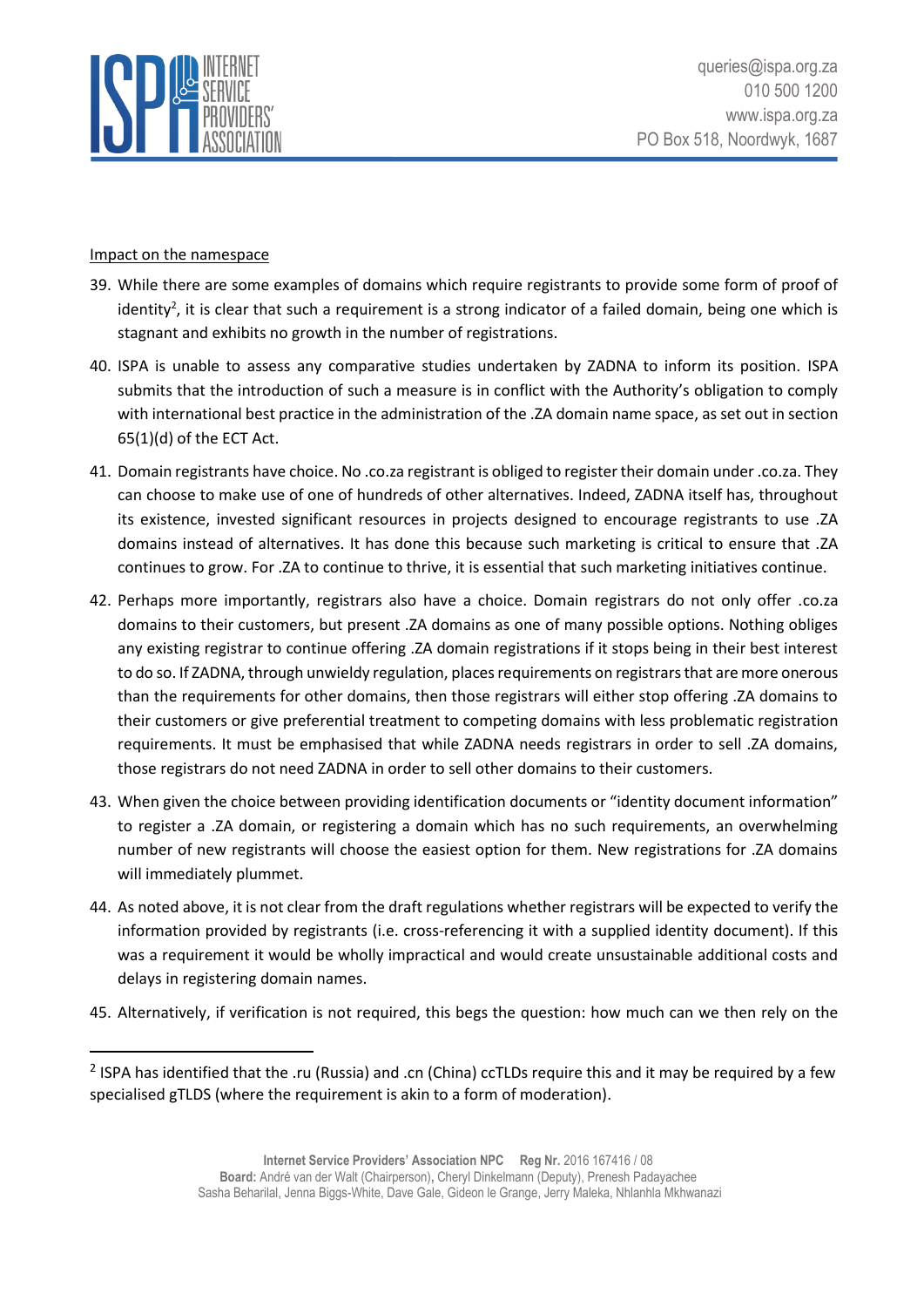

accuracy of the information collected and will it still serve its intended purpose?

## Lack of any rational basis for the requirement

- 46. Given the overwhelmingly negative impact this requirement will have on the .ZA namespace, one might assume that ZADNA must have a clear and urgent reason for seeking to impose such a radical requirement on domain registrants. Regrettably, that does not seem to be the case.
- 47. In the [recently published FAQ](https://www.zadna.org.za/wp-content/uploads/2022/03/Registry-and-Registrar-Licensing-Regulations-FAQa.pdf), ZADNA provides the following answer to the question "Why does the Authority need the identity document details of Registrants?":

*The Authority will need the Identification document details of the registrants as an additional step to keep a record of the legitimacy of the registrant upon registration. This information shall be collected by the registrars upon registration and shall be used only for the purpose of collecting it use (sic) as prescribed by law.*

48. A statement that ZADNA intends to use the provided identification document "as an additional step to keep a record of the legitimacy of the registrant upon registration" is hardly a persuasive reason. Why does ZADNA need to keep a record of the legitimacy of a registrant? What purpose does such a record serve? What evidence is there that requiring the provision of identification documents will serve that purpose? Why must this be required for .ZA domains when it isn't a requirement for thousands of other domains a registrant can choose from?

## Wrong tool to deal with domain name abuse

- 49. One might assume that ZADNA believes that requiring registrants to provide identification information will assist in combating domain name abuse. Domain name abuse is undoubtedly an issue which requires efforts to combat. However, assuming that requiring registrants to provide copies of identification documents is the correct way to address domain name abuse is fundamentally flawed for many reasons.
	- 49.1. Fraudulent domains are used by criminals. Criminals do not provide valid identification documents when required to do so in order to conduct criminal activity. As well as being a common-sense observation, ISPA has evidence of this through the take-down notice process. Overwhelmingly, when the owner of a website that is engaging in fraudulent or criminal behaviour is investigated, any identification records that the service provider has on record for that person are also fraudulent, or worse, stolen from an innocent party.
	- 49.2. Criminals also have a choice. Like any other registrant, a criminal wishing to avoid providing identification documents will simply use a different domain. A "fakeorg-za.info" website will be almost as effective when used for tender fraud as a "fakeorg.co.za" website.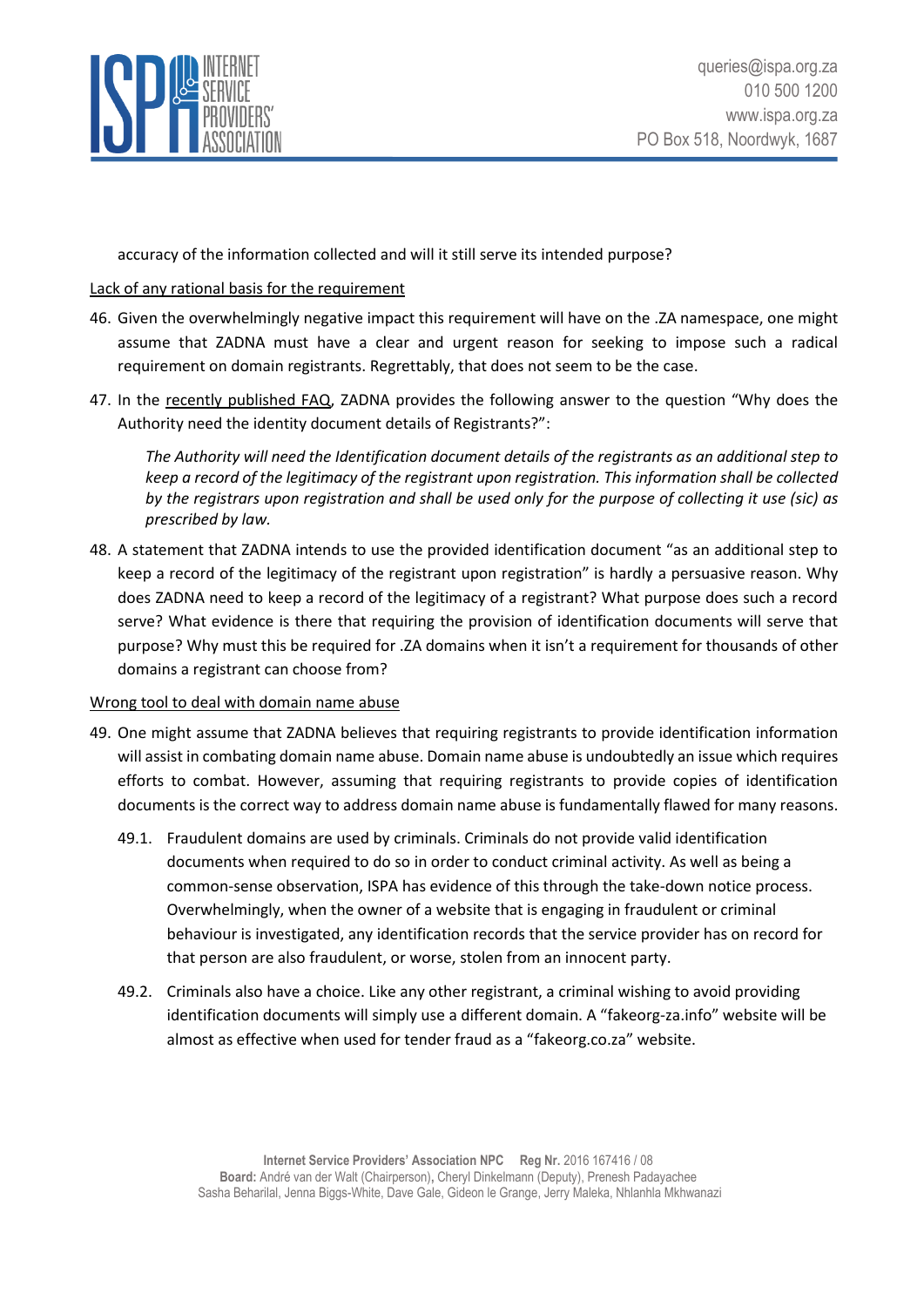

- 49.3. It follows from the above that it is counterproductive to put in place measures that will discourage criminals from using the .ZA namespace. While this may seem like a strange statement to make, having a fraudster use a .ZA domain for a phishing site may be preferential to having that fraudster use a .com domain for a phishing site. A .ZA domain falls under ZADNA's jurisdiction, and once detected, a registry can be instructed to deactivate the site and the registrar instructed to retain any evidence that may be useful for law enforcement purposes. For a .com domain, the public's ability to combat abusive domains—even when targeted at South African users—is substantially more limited.
- 49.4. The fraction of .ZA domain names used for fraud is a miniscule portion of the total number of registered domains. Imposing a burdensome requirement on 99.99% of legitimate registrants in order to restrict 0.01% of corrupt registrants is an extremely poor trade-off.
- 50. If ZADNA is serious about combatting domain abuse within the .ZA namespace, instead of introducing radical new registration requirements, it should focus on putting in place a more streamlined way of disabling and removing .ZA domains that are being abused. Both ISPA and the ZA Central Registry already have procedures in place to combat problem websites and problem domains, but these processes are somewhat constrained by legislative and commercial considerations. ZADNA should be coordinating initiatives between law enforcement, registries and registrars and publishing regulations that ensure that a domain which has been unambiguously connected to abusive activity can be deactivated in the shortest possible time.
- 51. There is a growing global practice toward policing a broader range of DNS abuses<sup>3</sup>. This also recognises the reality that abuses happen across SLDs and TLDs and that more international and local collaboration is required. ZADNA should seek to participate in these initiatives rather than attempting to act in isolation.

## Failure to meet POPIA requirements for minimality

- 52. The .ZA namespace has thrived for more than three decades without any requirement for registrants to provide identity document information. It follows that it is quite possible to operate the namespace successfully without such a requirement being imposed. Given this, the requirements in the draft regulations for registrants to now provide additional personal information in order to register a domain do not meet the POPIA requirements for minimality.
- 53. Clause 10 of POPIA specifies: "Personal information may only be processed if, given the purpose for

<sup>&</sup>lt;sup>3</sup> See for example the ICANN DAAR (Domain Abuse Activity Reporting) function: (see [https://www.icann.org/resources/pages/daar-cctld-2021-05-11-en\)](https://www.icann.org/resources/pages/daar-cctld-2021-05-11-en)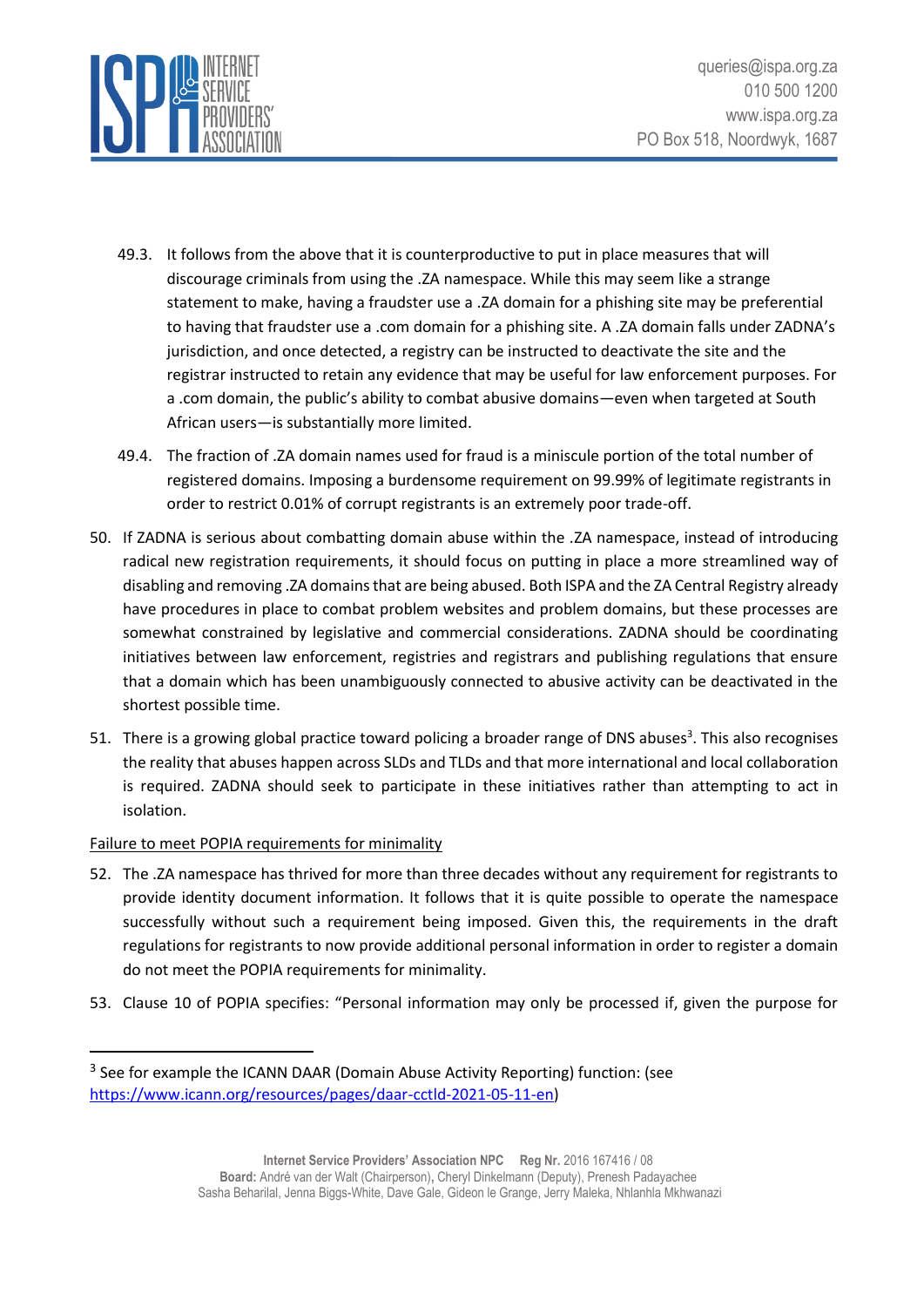

which it is processed, it is adequate, relevant and not excessive." ISPA contends that the information requirements in the draft regulations are irrelevant and excessive and that ZADNA has failed to demonstrate any reasonable requirement for additional personal information to be provided by registrants.

- 54. There is no evidence that ZADNA has considered the implications of POPIA in thisspecific regard or more generally. Nor is there evidence that the implications of requirements to share personal information under POPIA and GDPR – where a database contains records of EU data subjects – have been considered.
- 55. ISPA suggests that ZADNA consult with the Information Regulator in this regard.

## Lack of consideration of the technical impact

- 56. ISPA notes that the existing technical systems used by registrars and registries in South Africa, and indeed globally, do not support the inclusion of an identity document or "identity document information" in the registration process. Further, such a requirement is not supported in the Extensible Provisioning Protocols (EPP) used by the domain industry. Adding such a requirement would require all registry operators, all registrars and all resellers of domain names to replace or sufficiently change their existing technical systems, customer support, data security and compliance systems, with the associated costs.
- 57. ISPA contends that ZADNA has failed to consider international best practice, failed to conduct any sort of impact study, failed to consider the technical impact on registry/registrar systems, and—crucially failed to provide any rational basis for the requirement for registrants to provide identification documents or "identity document information" when registering a domain. The inclusion of this requirement in the draft regulations is thus fatally flawed.

#### <span id="page-12-0"></span>**Absence of transitional provisions**

- 58. .ZA has existed for 32 years; some registrars and registries have been in operation for more than 10 years under the current operating regime, or longer if you consider the "de-facto" registrar setup under the previous regime. Some moderated domains have been servicing registrants for more than 30 years.
- 59. There are no transitional provisions in these regulations. What happens to all of the current registrars (>680) who are not granted licences? What happens to those domains? Should domain holders whose registrars elect not to apply for a licence or who are not granted a licence for some reason expect that their domains should stop working?
- 60. Has ZADNA considered the potentially devastating impact of non-compliance with these regulations? If so, has ZADNA invested sufficiently in liability insurance for the flurry of litigation it will face from unhappy domain registrants?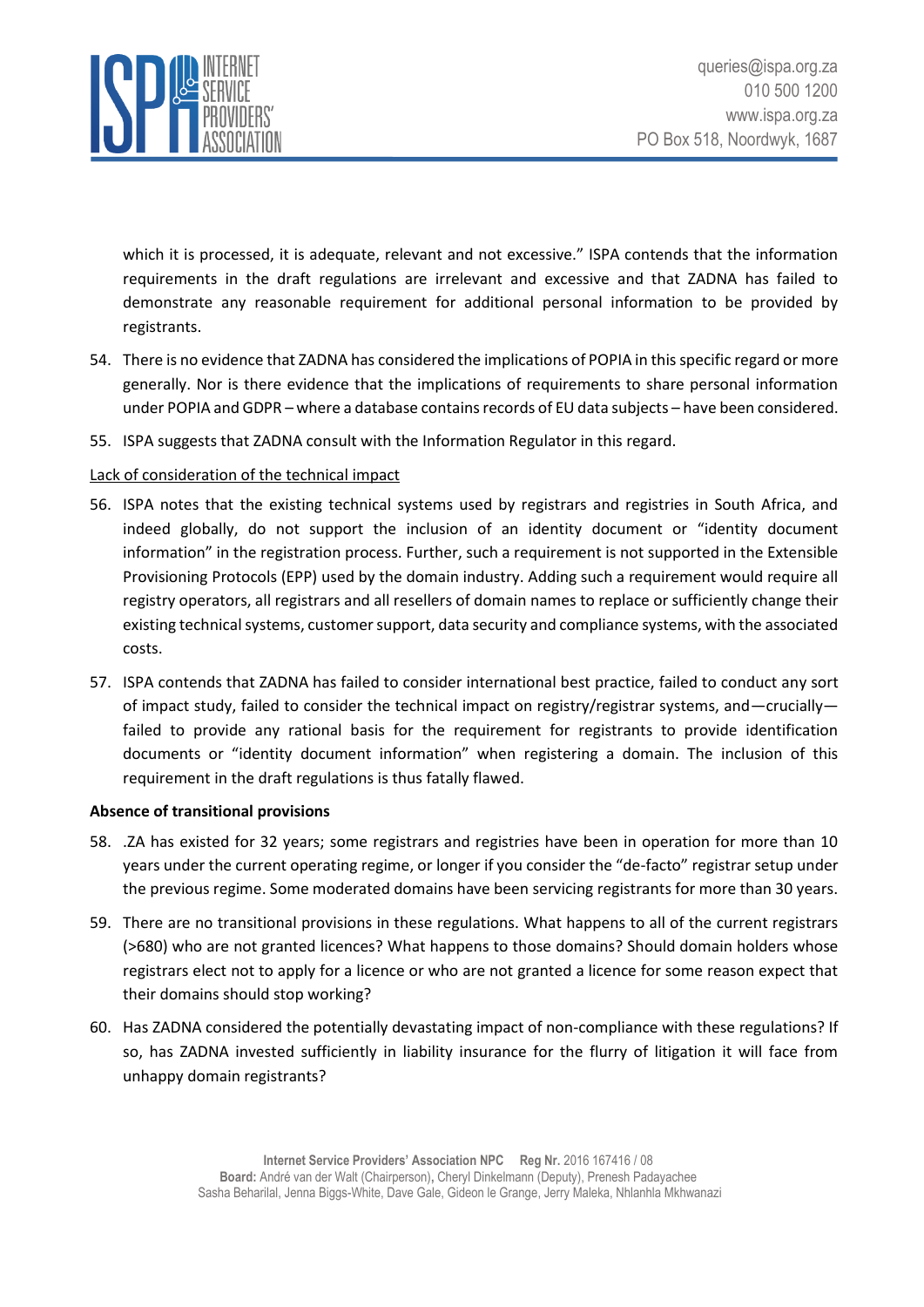

61. How are all of the other requirements in the regulations going to be policed for existing domains (for example the requirement to provide identification documents). Transitional provisions will also be needed to deal with registry data for the 1.3+ million existing registrations.

## <span id="page-13-0"></span>**Relationship between regulations and annexures/forms**

- 62. The forms attached to the draft regulations include many requirements not covered in the body of the draft regulations. Additional regulations cannot be introduced via appended forms, rather the forms should reflect the requirements already set out in the draft regulations.
- 63. ISPA notes that there are numerous drafting problems and questionable fields included in these forms, and a failure to point each of these out in the specific submissions below does not indicate acceptance of the proposed forms.

#### <span id="page-13-1"></span>**Fees**

- 64. When reviewing the draft regulations, it is difficult to escape the conclusion that a primary objective of developing the draft regulations is to allow for new revenue streams to flow to ZADNA.
- 65. In the highly competitive domain name ecosystem, any fees and tariffs imposed by ZADNA translate into increased costs to administer .ZA domains, which in turn leads to increased costs to registrants. Increased costs to registrants makes .ZA domains less competitive, leading to the .ZA namespace shrinking. This is counterproductive.
- 66. An example is the requirement that the full "Accreditation Fee" for the first year must be paid up front. This has obvious commercial implications for the applicant while ISPA cannot think of any cost which ZADNA would incur justifying such an approach.

## <span id="page-13-2"></span>**The nature of the framework being introduced – by licence or by agreement?**

- 67. ZADNA is requested to clarify the regime which it intends to introduce through the draft regulations.
- 68. In particular there is confusion between a licensing regime where ZADNA issues a licence embodying the terms and conditions applicable to it – and the current practice where a commercial agreement has performed the function of a licence. The draft regulations seem to propose a hybrid approach.
- 69. When ZADNA issues a licence this cannot be subject to further negotiation around an agreement to be entered into between ZADNA and the licensee. The licence then effectively becomes an agreement to agree.

\_\_\_\_\_\_\_\_\_\_\_\_\_\_\_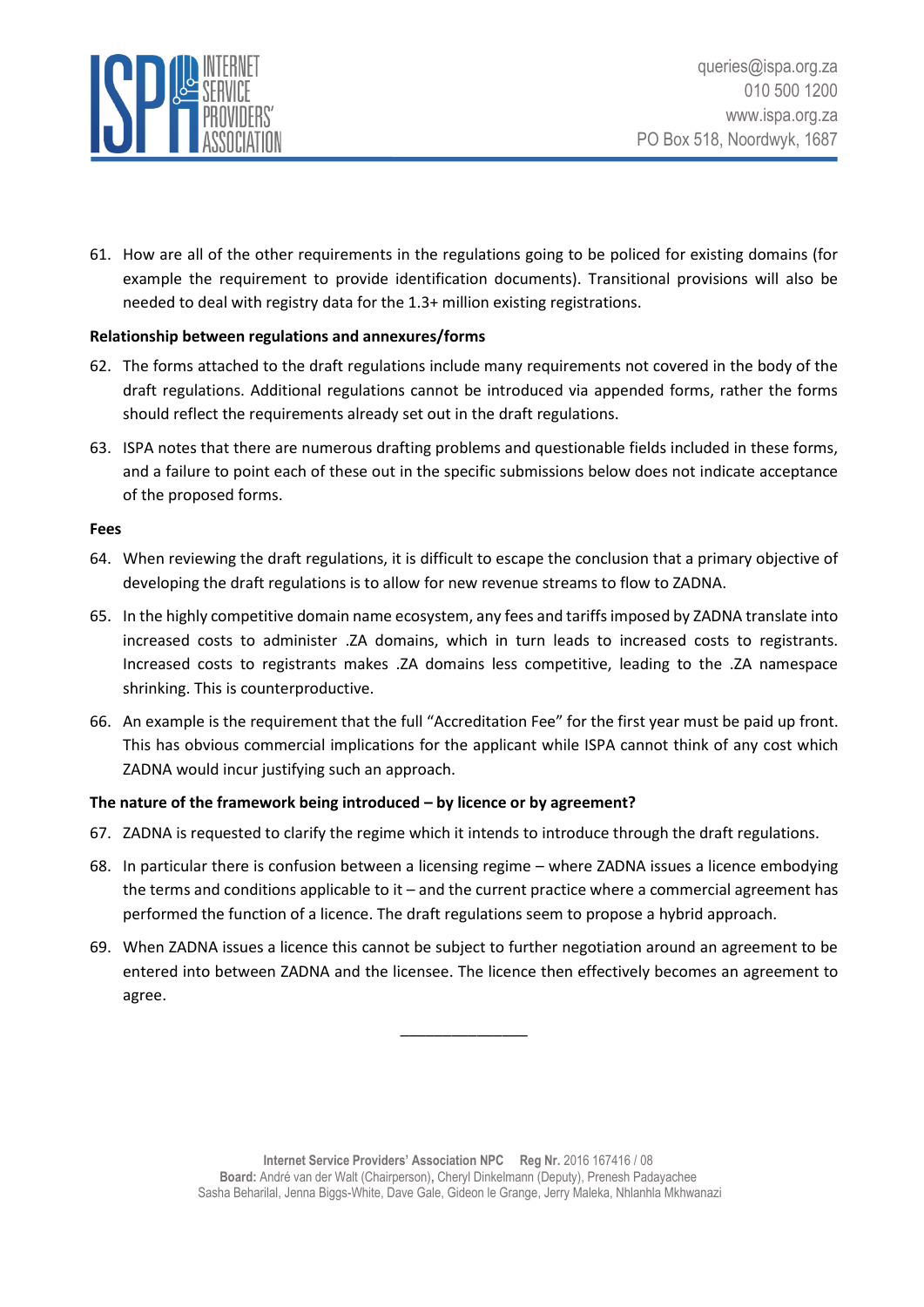

#### <span id="page-14-0"></span>**SPECIFIC SUBMISSIONS**

#### <span id="page-14-1"></span>**Regulation 1: Definitions**

*"registrant agreement" means the agreement Registrars are obliged to conclude with their Registrants to ensure Registrant compliance with these Regulations, policies and Charters*

70. The requirement for registrars to have an agreement with their registrants requiring those registrants to comply with the finalised Regulations, policies and Charters is unusual in the domain name ecosystem. Could this "agreement" be covered in the terms and conditions that the registrant accedes to when registering a domain as they currently are?

*"registrar fees" means the per-domain-name fees collected by Registrars from Registrants, and payable to Registries in accordance with Domain Name price determinations of the Authority;*

- 71. Not all domains have fees associated with them. For example, government departments do not pay SITA in order to register a .gov.za domain. This definition seems to assume that there are registrar fees applicable for all SLDs, which is not the case.
- 72. Even for an SLD such as co.za, it is not a given that every registrar will collect a fee from a registrant for a domain name. In some instances, domain names are simply bundled into a package or subscription deal.

*"registrar services" means the services to be performed by the Registrar in terms of these Regulations which services allow the registration and management of Domain Names in SLDs;*

73. This definition needs to be limited to "specific SLDs". It does not apply to services which a registrar provides for SLDs that aren't covered by these regulations. (The ECTA definition of SLD is not limited to .ZA SLDs.) Currently this definition would extend to services a registrar performs for, say, domain.co.uk if that registrar also happened to register .co.uk domains.

*"registry data" means all data maintained in the Registry Database by a Registry, including without limitation—*

- *(a) Domain Names;*
- *(b) Registrant name and contact information;*
- *(c) Registrar name and contact information;*
- *(d) zone records;*
- *(e) registration and renewal dates; and*
- *(f) all other data submitted by the Registrars concerning particular Domain Names, as may be prescribed in the Registrar Agreement;*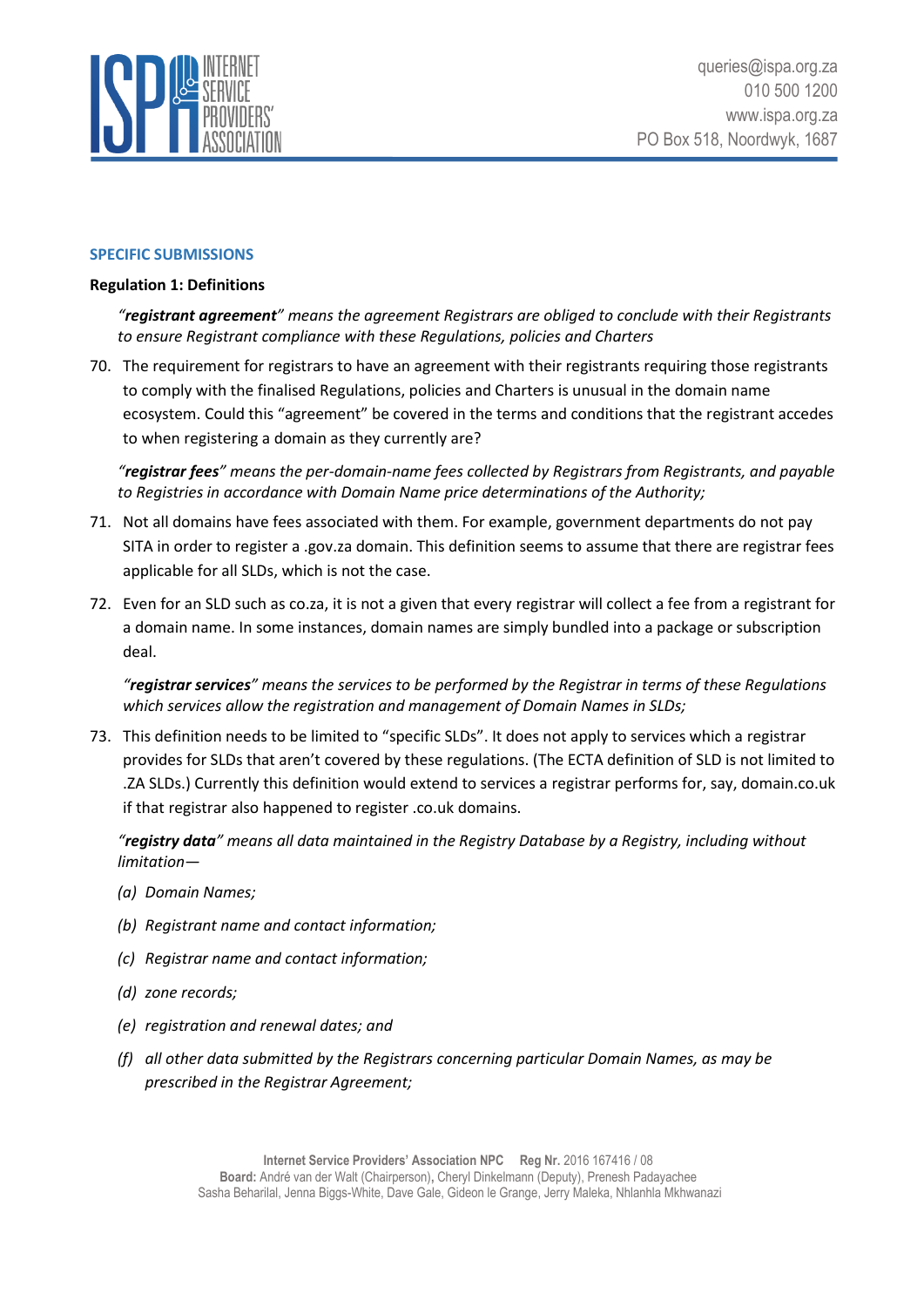

- 74. The term "zone records" is an ambiguous term and is not defined in the draft regulations. The intention here seems to be to cover the term "delegation records".
- 75. Further, "registration and renewal dates" are system generated and registrars do not manually change these, so they cannot be "maintained" by the registrar.

*"registry services" means the services to be performed by the Registry in terms of these Regulations, which services allow the generation of either DNS resource records that are published authoritatively, or responses to Domain Name availability lookup, or Whois requests from some or all of the Domain Names;*

- 76. This definition is vague and opens the door for a registry to also provide services usually offered by a registrar. It also prevents the registry from potentially offering services that should be offered by a registrar. The definition needs some work to be useful.
- 77. As a general issue, the draft regulations assume throughout that the registry and registrar(s) will be separate entities for all SLDs. This is not the case for most/all moderated SLDs, where the registry and registrar are a single entity.

## <span id="page-15-0"></span>**Regulation 4: Functions and responsibilities of Registries**

78. Sub-regulation 4(2)(a) states that:

## *(2) A licenced Registry must—*

*(a) Implement decisions relating to Domain Names, registered in a SLD which it is licenced to operate, that arise out of the .ZA Domain Name dispute resolutions process;*

- 79. ISPA notes that the Minister has only gazetted notices making the ADR process applicable to a limited number of SLDs. It does not apply to all of them.
- 80. This is another instance where the draft regulations make unwarranted assumptions that all domains are unmoderated, paid for domains covered by the same dispute resolution process.

#### <span id="page-15-1"></span>**Regulation 5: Functions and responsibilities of Registrars**

81. Sub-regulation 5(1) states that:

*5. (1) The Registrar must, on behalf of its Registrants, register Domain Names for all SLDs if the Registrant has complied with the requirements in these Regulations and any relevant SLD Charter and Registrar Agreement.*

82. As written, this clause forces a registrar to register a domain whether or not the registrant has complied with the registrar's commercial or legal requirements, for example, paying for that domain. A registrar cannot be compelled to offer a service to a registrant who meets the requirements, since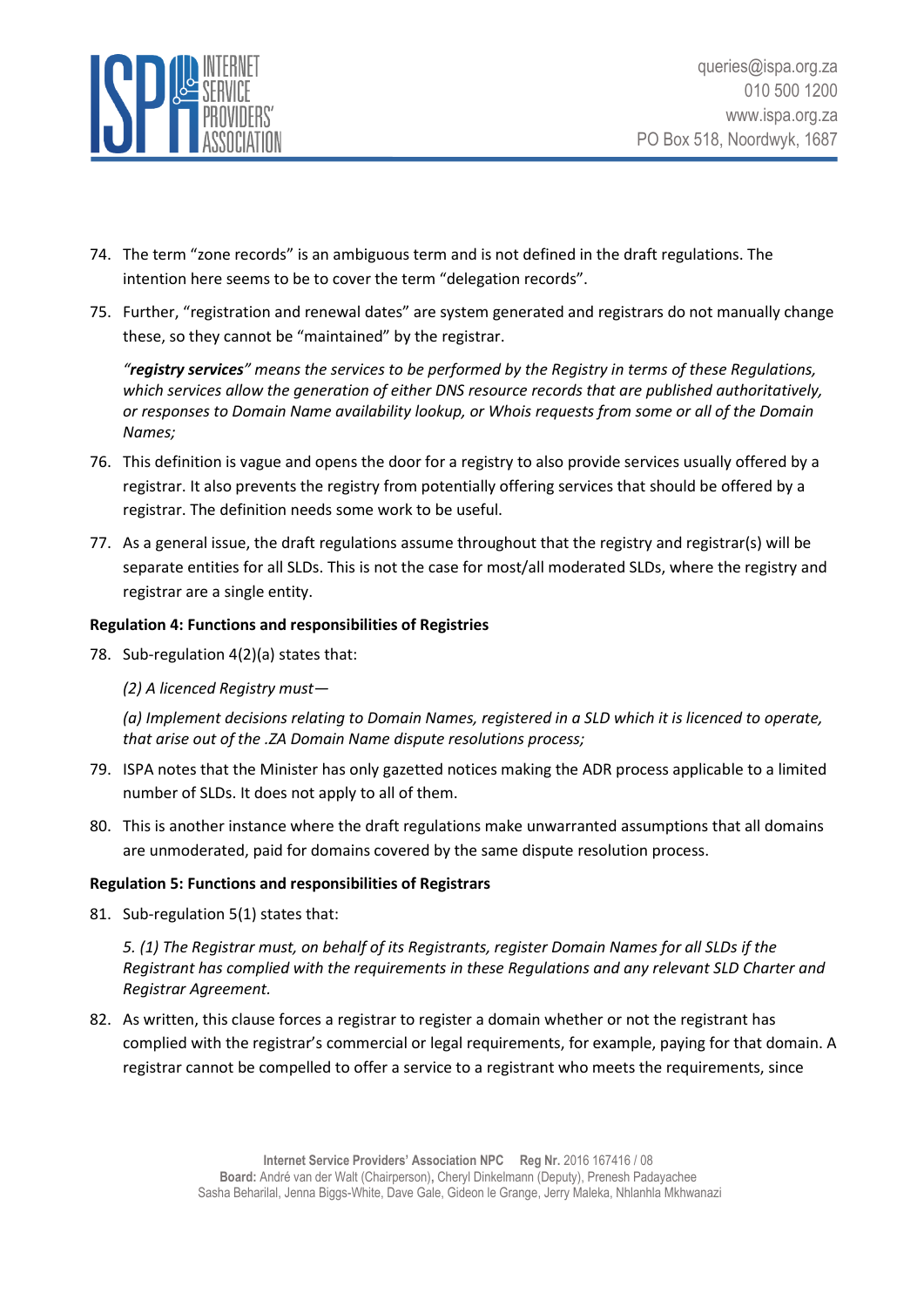

such registration is a service that is subject to a (private) commercial agreement between the registrar and registrant. "The Registrar must" should be replaced with "The Registrar may".

83. Requiring registrars to register domain names for all SLDs also does not make sense. A registrar can only register domains for SLDs for which it is a licensed registrar and for which it has actually been activated on the registry system (i.e. obtained live credentials). Further, "all SLDs" creates the impression that the registrar should register the registrant's domain in all SLDs instead of the specific SLD that the registrant wishes to register in.

## <span id="page-16-0"></span>**Regulation 6: General terms and conditions**

- 84. Why is a registry licence only valid for five years? This seems inappropriate for the scale of investment required to build and maintain critical registry infrastructure. ISPA recommends that this should be at least 20 years, which would be comparable to the licence duration for individual ECNS licences issued by ICASA.
- 85. ISPA cannot understand why a registry licence would be issued for a shorter term than a registrar licence.
- 86. Limiting this licence duration to five years will force licence applicants to increase pricing for the registry services significantly in order for it to remain financially viable to operate the registry which will result in higher domain costs for registrants.
- 87. The period of renewal of a registry licence must be specified in the regulations to promote commercial certainty. This should not be a matter for later determination by ZADNA.
- 88. The notice period to be observed by a registry wishing to discontinue registry services authorised by a licence should be longer than three months to allow a proper transfer of services to a third party.
- 89. Sub-regulation 6(4) imposes an obligation to provide continuous registry services unless ZADNA appoints an alternative registry or requires the registry to cease services.
	- 89.1. This is the only provision in the draft regulations contemplating the appointment of an alternative registry to provide registry services during the term of an already issued licence. No further detail is provided about what would be an extraordinary measure which undermines commercial certainty and the business case for the existing registry.
	- 89.2. In ISPA's understanding the only basis on which ZADNA could require the cessation of registry services would be through the revocation of a licence. If this is ZADNA's intention this should be clearly stated.
- 90. Sub-regulations 11(8) and 11(9) are repetitions of sub-regulations 11(3) and 11(4).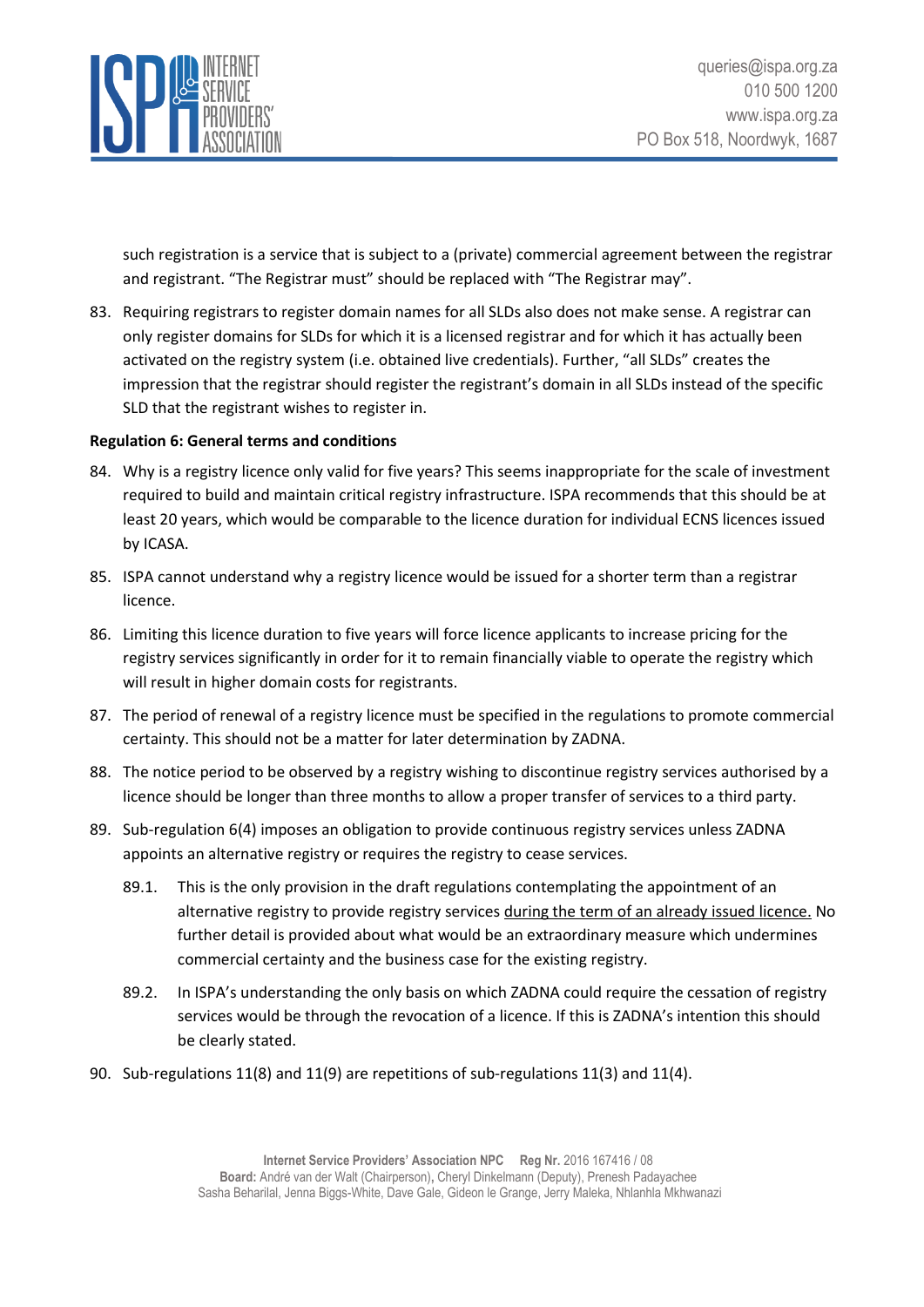

- 91. As noted in the general comments section, the term "non-commercial Registry" as used in subregulation 11(10) is not defined in the draft regulations.
	- 91.1. A period of three business days as a baseline period appears impractically short. The reference to "or any other period determined" should be amended to read "or any other longer period determined" to make it clear that ZADNA cannot specify a period shorter than the baseline period. The same consideration applies in respect of sub-regulation 11(11).
	- 91.2. In the absence of a reasons document it is not possible to determine whether ZADNA has considered the intellectual property considerations relating to rights in a database of domain name holders.

## <span id="page-17-0"></span>**Regulation 7: Specific terms and conditions for Registries**

- 92. With regard to sub-regulation 7(1)(d)(ii):
	- 92.1. There is and should be no need for an already licensed registrar to provide its identity and technical contact details for every domain name registration.
	- 92.2. Most registrars will be corporate entities: the reference to identification document details is inappropriate.
- 93. ISPA refers to its comments above regarding "zone records".
- 94. Sub-regulation 7(2) requires a registry to provide, free of charge, "reasonable online access to the Registry Database". "Reasonable online access" is a vague requirement that needs to be specified.
- 95. Sub-regulation 7(3) should simply reflect that registries must ensure compliance with POPIA and ZADNA should not seek to introduce any regulations or other provisions purporting to govern the processing of personal information in South Africa. ISPA suggests that ZADNA consult with the Information Regulator in this regard and with specific reference to whether a discrete code of conduct under POPIA is warranted for the processing of personal information by registries.
- 96. Sub-regulation 7(5) requires that a Registrar and Registrant Agreement must "contain the specific terms and conditions of the relationship between the Registry and the Registrar when accessing the Registry Database".
- 97. Under sub-regulation 7(6) these terms and conditions must include a registry's "specific licence conditions applicable to the Registrars use, in terms of these Regulations, of any licenced products and software".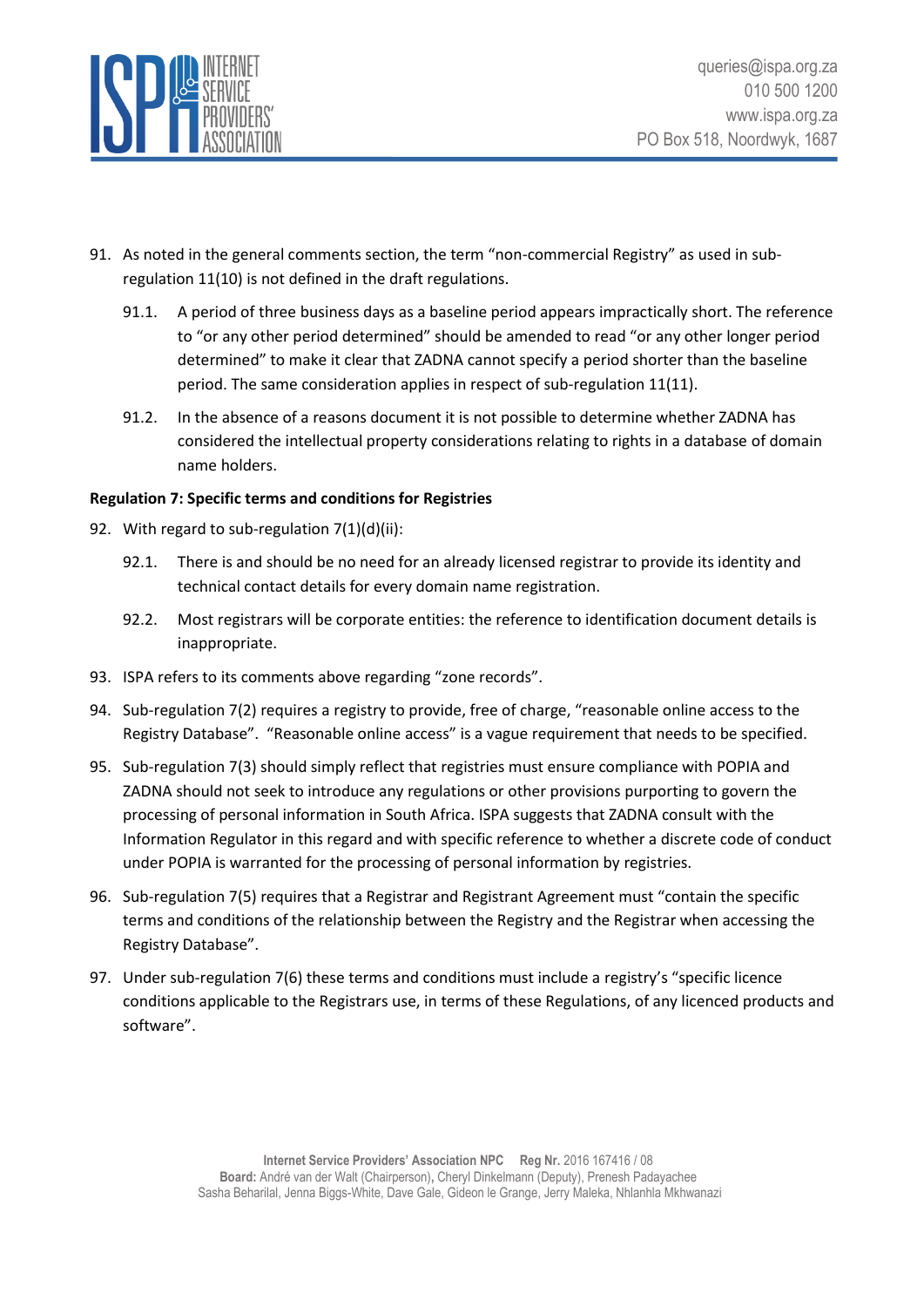

97.1. This is an unnecessary requirement. The requirement should be limited to ensuring that the registrar complies with any technical requirements of being a registrar. This constitutes undue interference in the registry/registrar relationship by the Authority.

## <span id="page-18-0"></span>**Regulation 8: Specific terms and conditions for Registrars**

- 98. ISPA refers to its comments above in respect of registries and incorporates in this section such of those comments that are relevant.
- 99. Sub-regulation 8(1)(b) requires a registrar to "pay any applicable licence and registrar fees to the Registry".
	- 99.1. If ZADNA intends issuing licences to registrars, then ZADNA as the licensing authority must collect any licensing fees payable by registrars.
	- 99.2. If the term "licence" is intended to refer to software licence fees, ISPA refers to its comments above about the inappropriateness of such a requirement in a regulatory document.
- 100. Sub-regulation 8(2) requires that a "Registrar Licence agreement" contain a provision indemnifying ZADNA against liabilities incurred by the registrar when dealing with registries and registrants.
	- 100.1. What is a "Registrar Licence agreement"? This term is not used elsewhere in the draft regulations.
	- 100.2. The function of an indemnity in a commercial agreement is for an indemnifying party to indemnify an indemnified party against claims from third parties arising as a result of the breach of the agreement by the indemnifying party. The parties to a "Registrar Licence agreement" cannot extend an indemnity to a third party (i.e. ZADNA).

#### <span id="page-18-1"></span>**Regulation 9: Monitoring**

- 101. ZADNA proposes that it may "from time to time" conduct audits and "perform tests" on the infrastructure and processes of a licensee for the purpose of evaluating licensee compliance with ZADNA regulation and "any other technical, operational and other regulations, standards and procedures of the Authority".
- 102. This requirement is deeply problematic. The infrastructure and processes maintained by registrars incorporate proprietary know-how and customer information that goes beyond the .ZA domain name space, or indeed domain names in general. Registrars tend to support a wide variety of Internetrelated services and domain name products for clients both locally and internationally. A nominal and (potentially) inseparable part of this may relate to the .ZA registrar environment.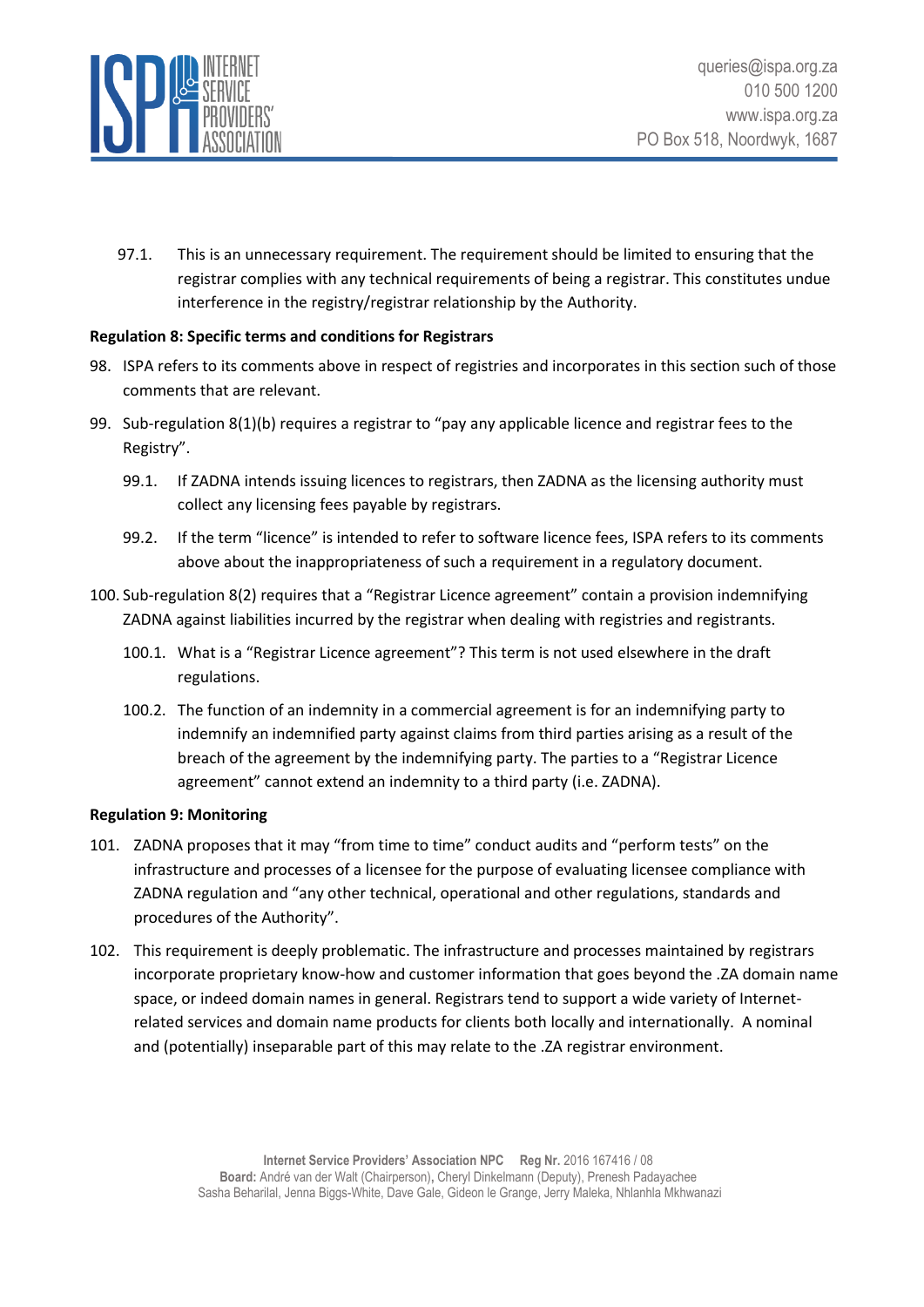

- 103. Further, the reason for developing Application Programming Interfaces (APIs) is precisely to obviate the requirement to know the internals of systems whilst still allowing interaction. Business rules should be built into the API, to prevent callers of that API from performing incompatible operations. EPP is the public API for DNS, and the only interaction across entity boundaries.
- 104. As a result, registrars will not give ZADNA access to their systems in order to be able to offer .ZA domains to registrants. The benefits of being able to offer those domains to registrants are not significant enough to outweigh the risks and inconvenience of providing a third party with access to proprietary commercial systems.
- 105. In ISPA's view compliance is baked into the current model, as a registrar's infrastructure and processes, as they relate to an SLD, must remain 'compliant' with the SLD Registry system's rules and policies. No additional external monitoring from a compliance perspective is required.

#### <span id="page-19-0"></span>**Regulation 10: Investigation**

- 106. As a general comment the complaints resolution procedure set out in the proposed regulation 10 lacks particularity and an appropriate level of procedural complexity given the potential consequences of an adverse finding made against a licensee. At a minimum such a procedure should:
	- 106.1. Require that the specific section(s) and or regulation(s) alleged to have been breached are clearly identified in the complaint notice. There is no provision in the proposed complaints form for this information to be specified. This is a critical element of observing the *audi alteram partem* rule.
	- 106.2. Provide procedures to accommodate information requests to allow a licensee to understand in full the case it is required to meet.
	- 106.3. Provide procedures for ZADNA to allow extensions of time for response by a licensee where this is warranted by the circumstances of the matter, such as technical complexity.
	- 106.4. Specify the time period in which ZADNA must complete an investigation into whether it will pursue a complaint.
	- 106.5. Specify the time period after receipt of a final response from a licensee in which ZADNA must provide its decision in respect of a complaint.
	- 106.6. Specify that a decision made by ZADNA in respect of a complaint must be in writing and must be accompanied by written reasons.
	- 106.7. Provide for confidentiality obligations attaching to the parties to a complaint, including ZADNA.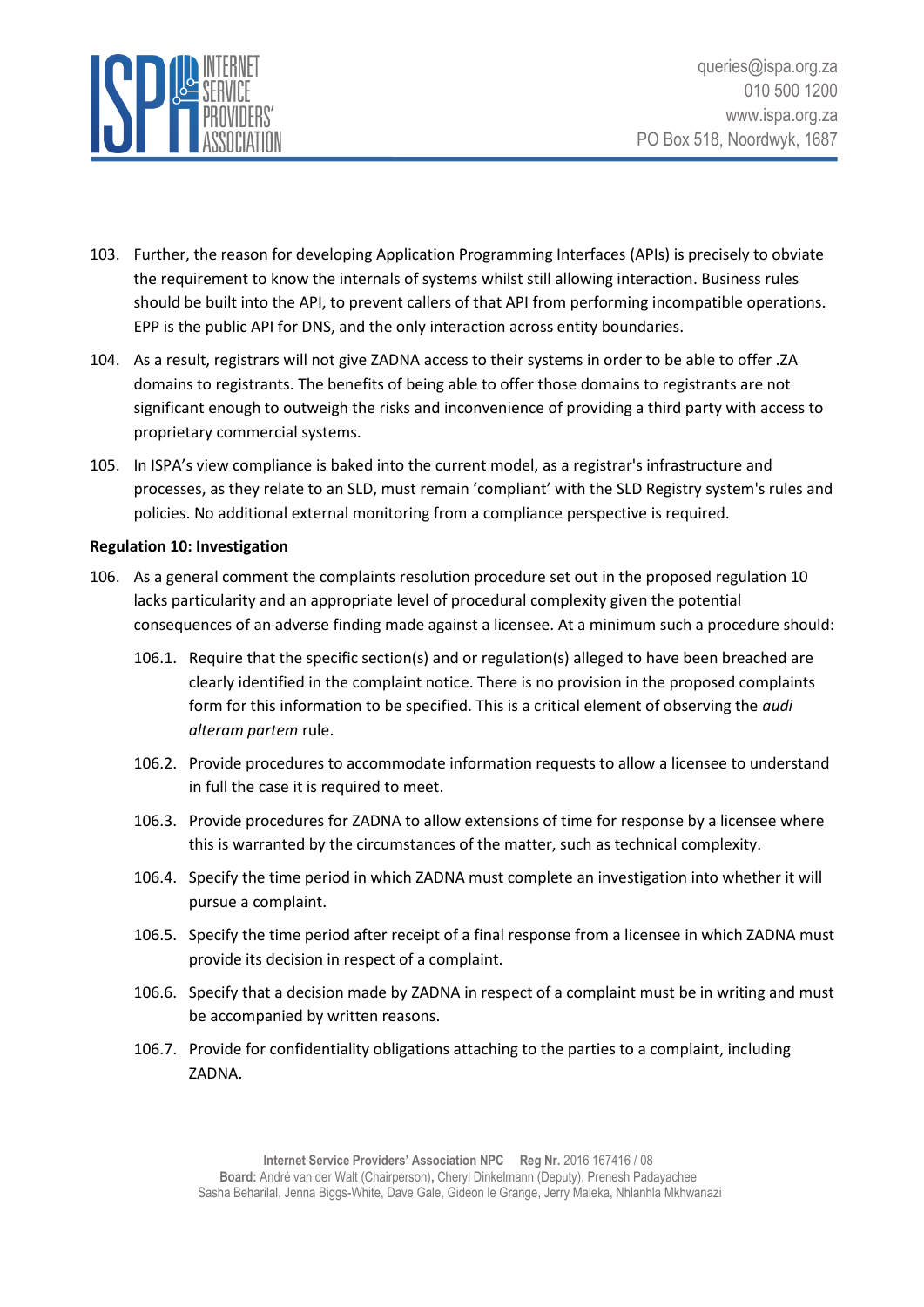

- 107. ISPA submits that the proposed regulation appears to conflate different processes.
	- 107.1. A complaint lodged by a person (which includes licensees themselves, i.e. a registrar could lodge a complaint against a licensee), captured in a complaint form.
	- 107.2. The investigation of a suspected breach by ZADNA potentially resulting in the issuing of a notice setting out the nature of the alleged breach. This notice would require either the remedy of the alleged breach within ten business days or the provision of a written response within ten business days.
- 108. These are very different processes which should be separately provided for.
- 109. In making reference to potential consequences or sanctions ISPA notes that the only applicable competent sanction is the revocation of a licence.
	- 109.1. Is it ZADNA's position that revocation of a licence will be the applicable sanction irrespective of the nature or severity of a breach of the proposed regulations or the ECT Act determined to have occurred by ZADNA?
	- 109.2. The FAQ notes that a failure to collect "identity document details" will result in ZADNA enforcing remedial action. ISPA seeks clarity from ZADNA on possible remedial actions and the legal basis for these.
- 110. ISPA has extensive experience of managing a complaints resolution process and would happily share its experience and learnings with ZADNA if requested.

## <span id="page-20-0"></span>**Regulation 11: Revocation of Licence**

- 111. The reference in sub-regulation 11(1) to "regulation 18" should be to "regulation 10".
- 112. Sub-regulations 11(3), 11(4) and 11(5) are contradictory.
- 113. Under the proposed sub-regulation 11(3) a registrar or registry whose licence has been revoked has 20 business days post revocation within which to make arrangements to ensure the continued use of domain names by registrants.
	- 113.1. This requirement is overly optimistic in respect of timeframes, given the commercial and technical complexity of such arrangements.
	- 113.2. It is further unlikely that a registry or registrar will self-regulate the transitioning of their business to a third party. ZADNA will need to design and implement some sort of independent service continuity process in the event that a registry or registrar ceases business (for whatever reason).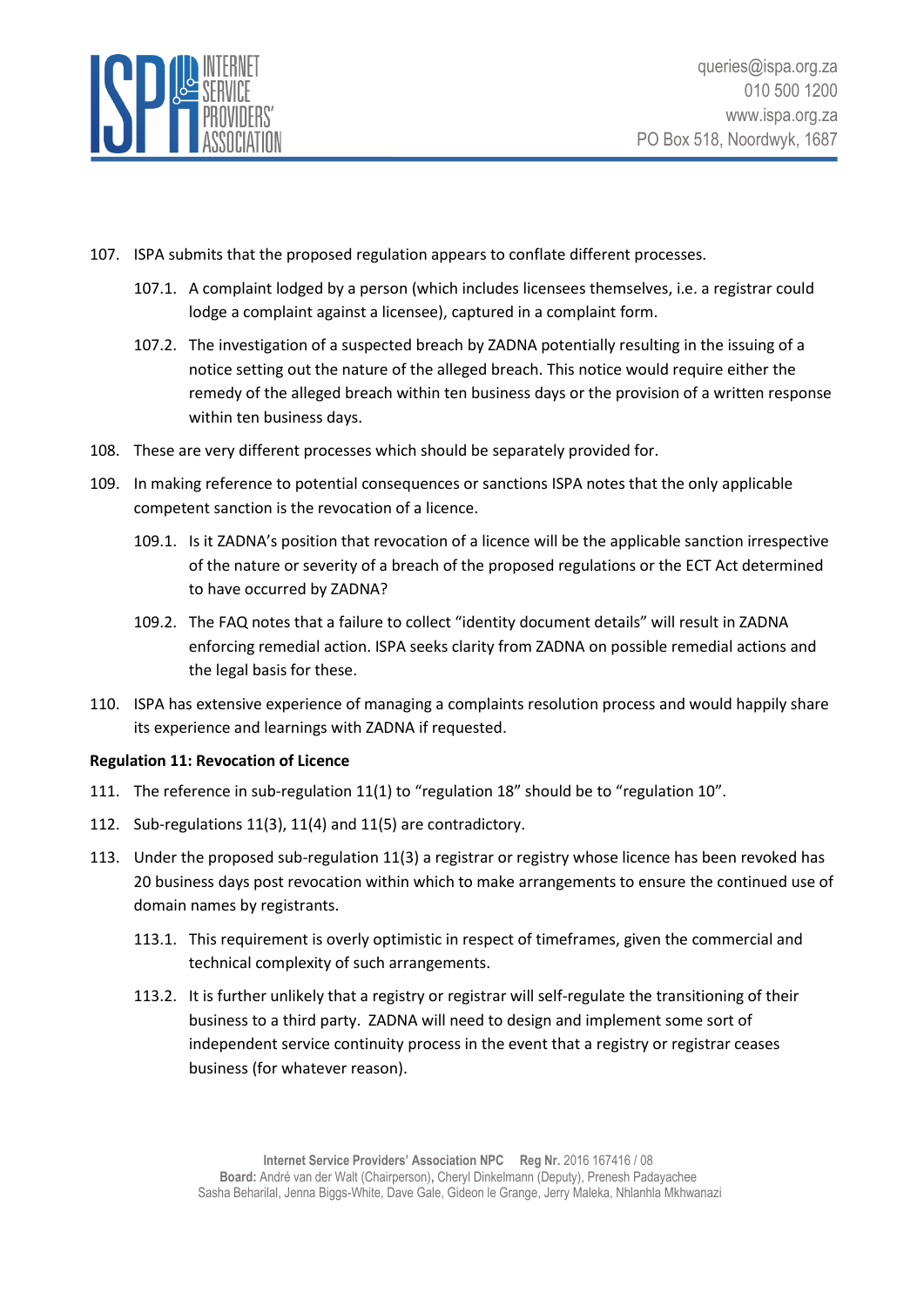

- 113.3. Registries and registrars cannot be treated equally in this regard: the provision of registry services is orders of magnitude more complex than the provision of registrar services.
- 113.4. ISPA notes that registries are also often subject to an escrow obligation which facilitates continuity.
- 114. Sub-regulation 11(4) states further that the registrar or registry "whose licence is revoked" must ensure continued service provision.
	- 114.1. When a regulatory or contractual relationship ceases (i.e. is terminated or revoked) on what basis can ZADNA insist that services continue to be provided? What are the consequences if the registry or registrar simply ignores this requirement outright?
	- 114.2. Once a licence has been revoked the legal nexus between ZADNA and the former licensee no longer exists.
- 115. Sub-regulation 11(5), however, holds that a licence may only be revoked when arrangements have been made to ensure the continued use of domain names by registrants.
- 116. ZADNA is requested to clarify the process attendant on the revocation of a licence.

## <span id="page-21-0"></span>**Regulation 12: Liability of Authority**

117. ISPA has reservations about whether a limitation of liability as proposed is legally enforceable, particularly in respect of a decision taken by ZADNA to revoke a licence, taking into account the lack of procedural and substantive detail contained in the draft regulations relating to revocations.

#### <span id="page-21-1"></span>**Annexure A: Registry Accreditation and Licensing Application Form**

- 118. ISPA suggests that table 2 of this form provides for the collection of the details of a technical contact and an abuse contact.
- 119. Table 3 of Annexure A relates to legislative compliance:
	- 119.1. This table requires an applicant to indicate whether that applicant is bound by any suretyship agreements. This is not related to legislative compliance nor is it in any way clear why this information is required or what its relevance is to the evaluation of an application. In ISPA's view this is applicable to the entire section on "default status" and this should be deleted from the form.
	- 119.2. SARS no longer issues tax clearance certificates: proof of tax compliance status should be requested.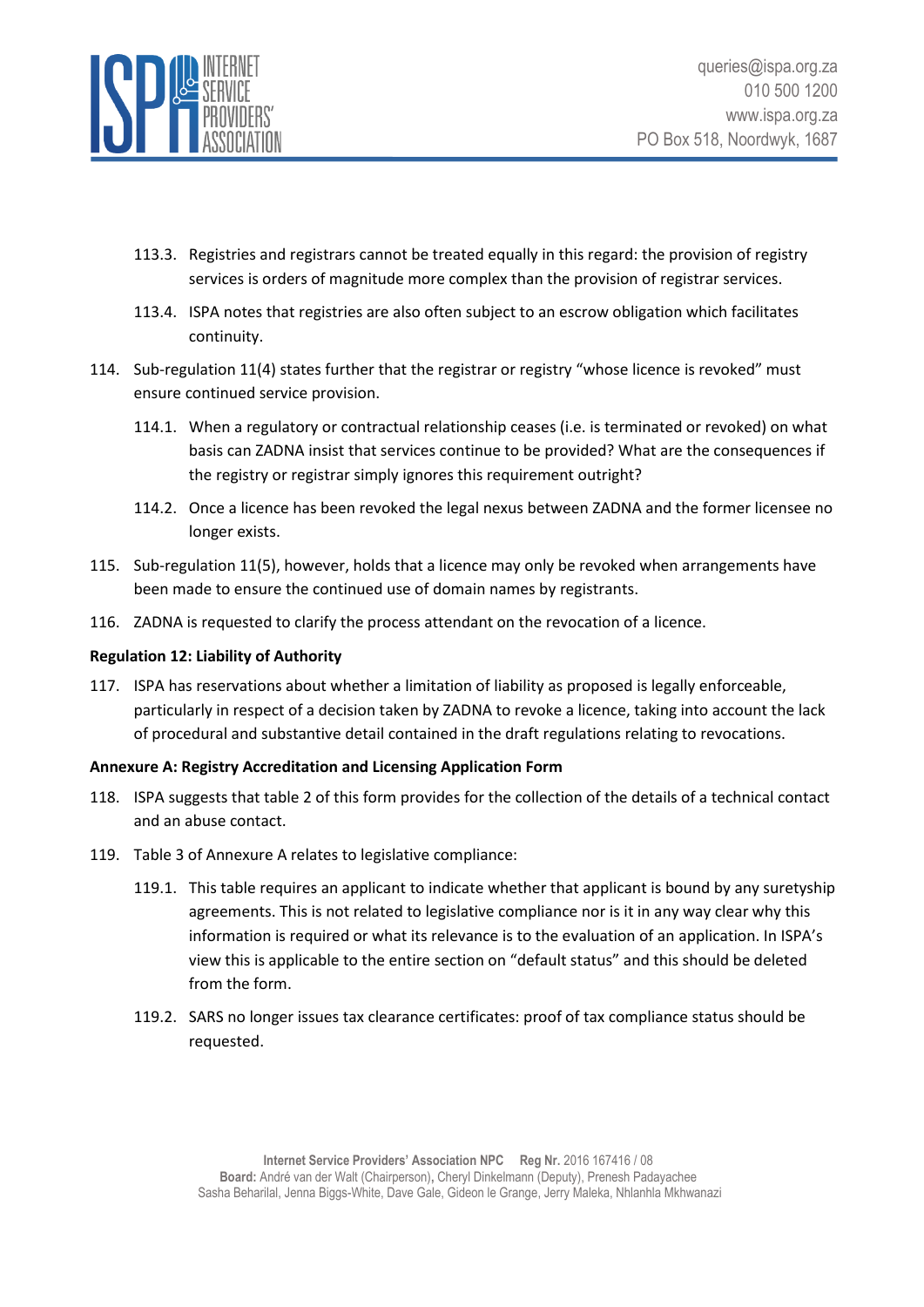

- 119.3. There is no definition of the term HDI as it appears in this table. There is no uniform interpretation of this term in SA law, noting that the terms historically disadvantaged individuals (HDIs), historically disadvantaged persons (HDPs) and historically disadvantaged groups (HDGs) are all used interchangeably and with differing definitions.
- 120. Table 5 is headlined "contractual compliance" but deals with compliance with the terms and conditions of a licence and with ZADNA's policies.
- 121. As a general comment this form should provide for technical information to be supplied as annexures.

## <span id="page-22-0"></span>**Annexure B: Registrar Licensing Application Form**

- 122. ISPA suggests that table 2 of this form provides for the collection of the details of a technical contact and an abuse contact.
- 123. Table 3 of Annexure B relates to legislative compliance:
	- 123.1.This table requires an applicant to indicate whether that applicant is bound by any suretyship agreements. This is not related to legislative compliance nor is it in any way clear why this information is required or what its relevance is to the evaluation of an application. In ISPA's view this is applicable to the entire section on "default status" and this should be deleted from the form.
	- 123.2.SARS no longer issues tax clearance certificates: proof of tax compliance status should be requested.
	- 123.3.There is no definition of the term HDI as it appears in this table. There is no uniform interpretation of this term in SA law, noting that the terms historically disadvantaged individuals (HDIs), historically disadvantaged persons (HDPs) and historically disadvantaged groups (HDGs) are all used interchangeably and with differing definitions.
- 124. Section 3.4 of Annexures A and B to the draft regulations require registries and registrars to submit BEE / HDI information as part of the application process. This is not dealt with within the body of the draft regulations themselves.
- 125. ZADNA is required to provide for this request as part of the draft regulations and to stipulate whether it anticipates in future establishing eligibility requirements linked to transformation for obtaining a license.
- 126. Table 5 is headlined "contractual compliance" but deals with compliance with the terms and conditions of a licence and with ZADNA's policies.